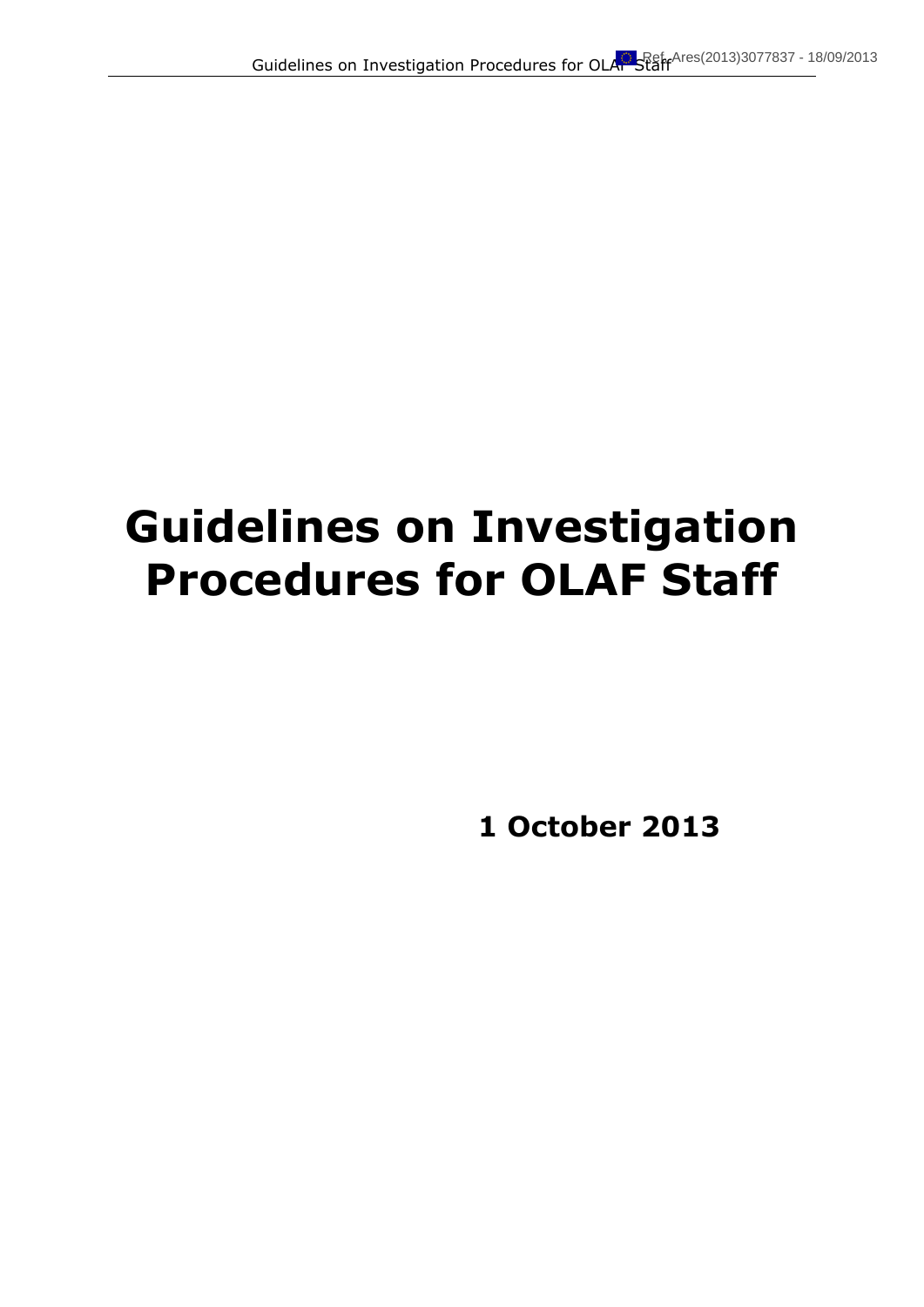# **TABLE OF CONTENTS**

| <b>CHAPTER I SELECTION</b>                                                                                                                                                                                                                                                                                                                                                                                                                                                                   | 3                                                                                    |
|----------------------------------------------------------------------------------------------------------------------------------------------------------------------------------------------------------------------------------------------------------------------------------------------------------------------------------------------------------------------------------------------------------------------------------------------------------------------------------------------|--------------------------------------------------------------------------------------|
| Article 1. General<br>Article 2. Incoming Information<br>Article 3. Other Information<br>Article 4. Treatment of Information<br>Article 5. Selection Process<br>Article 6. Decision of the Director-General<br>Article 7. Information on dismissed cases                                                                                                                                                                                                                                     | $\mathsf 3$<br>3<br>3<br>$\overline{4}$<br>$\overline{\mathcal{L}}$<br>$\frac{5}{5}$ |
| <b>CHAPTER II INVESTIGATION AND COORDINATION CASES</b>                                                                                                                                                                                                                                                                                                                                                                                                                                       | 6                                                                                    |
| Article 8. General<br>Article 9. Preliminary Actions<br>Article 10. Coordination cases<br>Article 11. Investigation<br>Article 12. Legality check during the investigation<br>Article 13. Inspections of EU premises<br>Article 14. On-the-spot checks<br>Article 15. Digital forensic operations<br>Article 16. Interviews<br>Article 17. Investigative missions in third countries<br>Article 18. Opportunity to provide comments<br>Article 19. Final Report and proposed Recommendations | 6<br>$\overline{7}$<br>$\,8\,$<br>9<br>10<br>11<br>12<br>13<br>14<br>15<br>16<br>17  |
| <b>CHAPTER III FINAL REVIEW AND CASE CLOSURE</b>                                                                                                                                                                                                                                                                                                                                                                                                                                             | 18                                                                                   |
| Article 20. General<br>Article 21. Final review<br>Article 22. Closure Decision and Recommendations<br>Article 23. Information and transmission requirements                                                                                                                                                                                                                                                                                                                                 | 18<br>18<br>19<br>19                                                                 |
| <b>CHAPTER IV MONITORING AND ASSISTANCE</b>                                                                                                                                                                                                                                                                                                                                                                                                                                                  | 20                                                                                   |
| Article 24. General<br>Article 25. Assistance to competent authorities<br>Article 26. Monitoring the Implementation of Recommendations<br>Article 27. Recording of financial, judicial and disciplinary results                                                                                                                                                                                                                                                                              | 20<br>20<br>21<br>21                                                                 |
| <b>CHAPTER V ENTRY INTO FORCE</b>                                                                                                                                                                                                                                                                                                                                                                                                                                                            | 22                                                                                   |
| Article 28. General                                                                                                                                                                                                                                                                                                                                                                                                                                                                          | 22                                                                                   |
| <b>GLOSSARY</b>                                                                                                                                                                                                                                                                                                                                                                                                                                                                              | 23                                                                                   |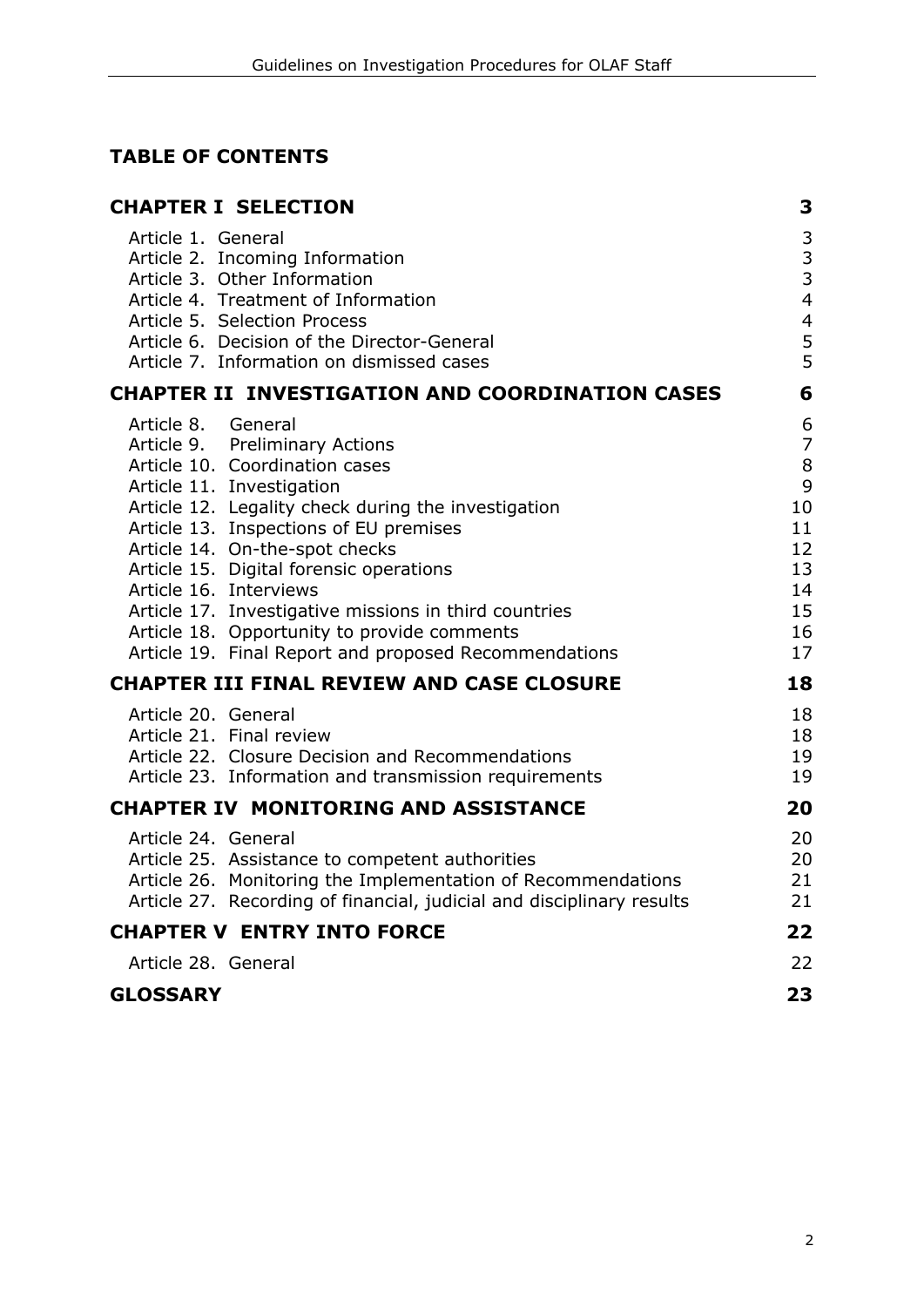These Guidelines on Investigation Procedures for OLAF Staff constitute the guidelines provided for in Article 17(8) and mentioned in Recital 18 of Regulation (EU, Euratom) No 883/2013. These guidelines are internal rules which shall be applied by all OLAF staff in order to ensure that OLAF investigations are carried out in a consistent and coherent way.

All investigative activities shall be carried out in full respect of EU Treaties, the Charter of Fundamental Rights of the EU, EU legislation and these Guidelines on Investigation Procedures for OLAF Staff.

All investigative activities shall be carried out in an objective and impartial manner ensuring procedural fairness, in accordance with the highest professional standards and in full respect of the rights of all persons involved.

# **CHAPTER I SELECTION**

## **Article 1. General**

1.1 During the selection phase, the Investigation Selection and Review Unit analyses information of possible investigative interest and provides an opinion to the Director-General on whether an investigation or coordination case should be opened or whether the case should be dismissed.

## **Article 2. Incoming Information**

2.1 Any information of possible investigative interest to OLAF received by a member of staff shall be forwarded to the Registry without delay. Where information does not relate to an existing investigation or coordination case, it shall be forwarded to the Registry no later than 5 working days following its receipt, or where the information is received during a mission, within 5 working days of return to the office.

2.2 Information received by staff orally should be recorded in a written note and forwarded to the Registry in accordance with these time limits.

## **Article 3. Other Information**

3.1 Where OLAF on its own initiative gathers information of possible investigative interest, it shall be forwarded to the Registry.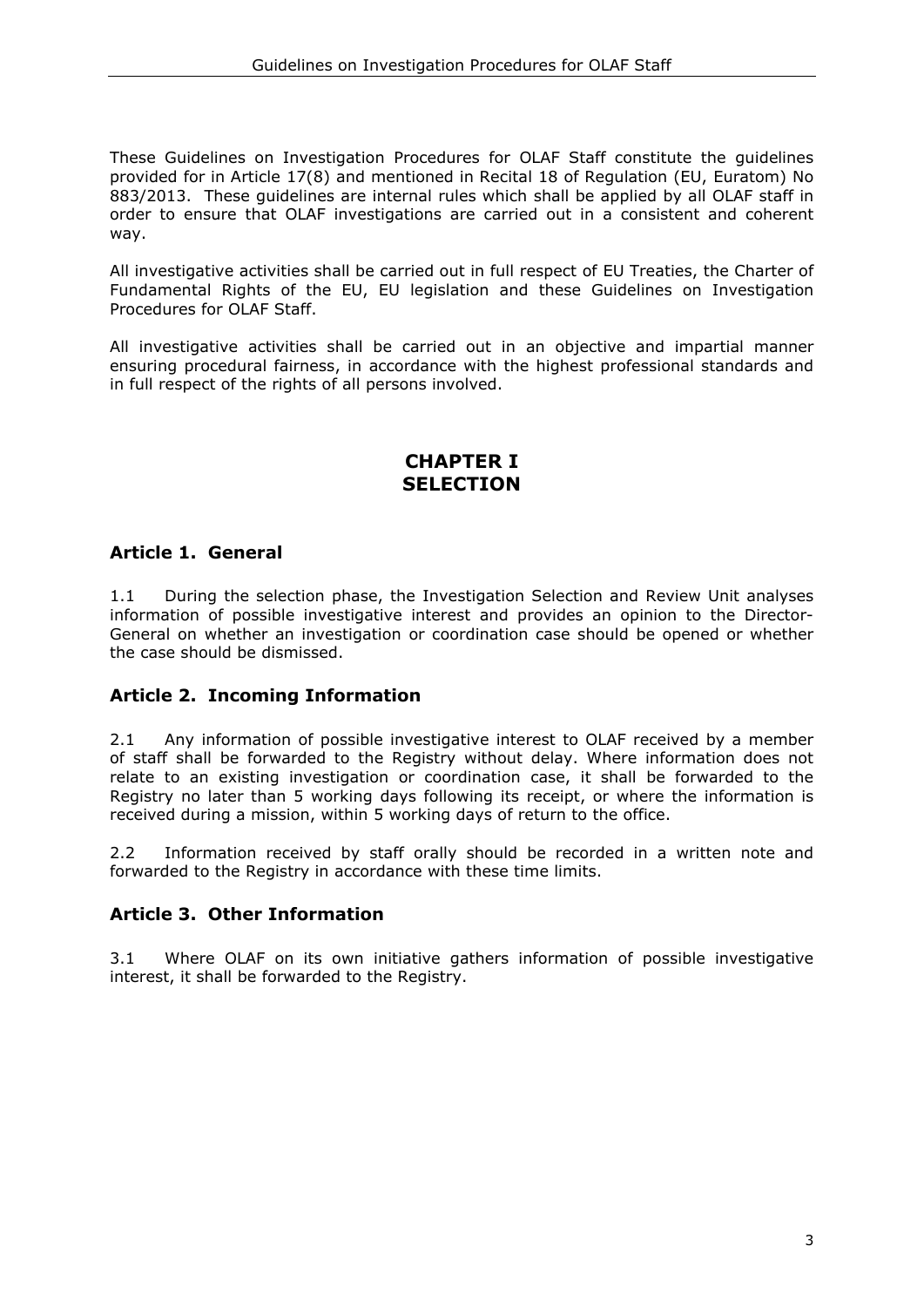# **Article 4. Treatment of Information**

4.1 On receipt of information, the Registry allocates information containing an OF number to the relevant OLAF case. In all other cases, information of possible investigative interest is forwarded to the Investigation Selection and Review Unit.

4.2 The Investigation Selection and Review Unit identifies whether the information relates to an OLAF case and if so allocates the information to the appropriate OLAF case.

4.3 In respect of other information of possible investigative interest, the Investigation Selection and Review Unit creates new OLAF case numbers (OF numbers) and allocates the information to those cases.

## **Article 5. Selection Process**

5.1 The Investigation Selection and Review Unit shall, where necessary, contact the source and the EU institution, body, office or agency concerned in order to obtain clarification and further documentation concerning the initial information. It should also consult relevant sources available to OLAF. Where it is necessary to collect additional information to support the selection process, the Investigation Selection and Review Unit shall *inter alia*:

- a. Collect information in the framework of operational meetings
- b. Take statements from any person able to provide relevant information
- c. Carry out fact-finding missions in Member States
- d. Consult information in databases held by the EU institutions, bodies, offices or agencies

5.2 Where the source is a whistleblower, the Investigation Selection and Review Unit shall inform him within 60 days, of the time needed to take appropriate action.

5.3 The Investigation Selection and Review Unit shall provide an opinion on the opening or dismissal of a case to the Director-General. The opinion on the opening of an investigation or coordination case shall be based on whether the information falls within OLAF's competency to act, the information is sufficient to justify the opening of an investigation or coordination case and falls within the Investigative Policy Priorities (IPP) established by the Director-General.

5.4 In assessing whether OLAF is competent to act, consideration shall be given to relevant EU Regulations, Decisions, Interinstitutional Agreements and other legal instruments relating to the protection of the financial interests of the EU, and any other interest of the EU the protection of which falls under OLAF's mandate. In evaluating whether the information is sufficient to justify the opening of an investigation or coordination case, consideration shall be given to the reliability of the source and the credibility of the allegations. All information collected during the selection process shall be taken into account in justifying the opening of an investigation or coordination case.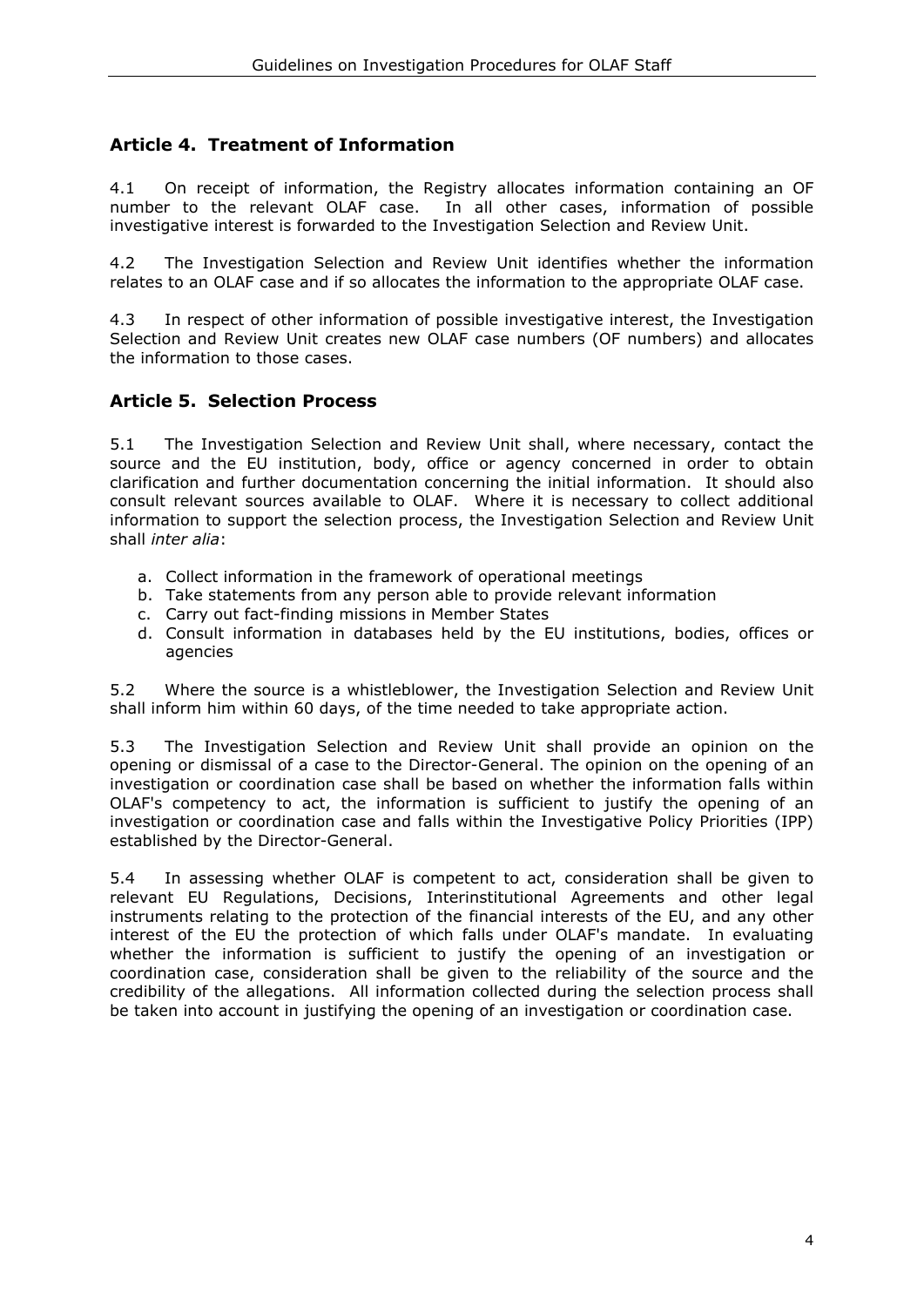# **Article 6. Decision of the Director-General**

6.1 After consideration of all relevant information and the opinion provided by the Investigation Selection and Review Unit, the Director-General decides whether to open an investigation or coordination case, or dismiss the case.

6.2 The Director-General assigns investigations or coordination cases to the responsible unit.

6.3 The Director-General may, where necessary, assign a case to an investigation unit other than the responsible one or to a special investigation team established for that purpose. Such measures should be taken where the nature of the case so requires or where resource needs exist.

## **Article 7. Information on dismissed cases**

7.1 The Investigation Selection and Review Unit may inform the source of the Director-General's decision to dismiss a case.

7.2 The Investigation Selection and Review Unit shall inform the EU institution, body, office, agency or national authority of the Director-General's decision to dismiss a case, where necessary.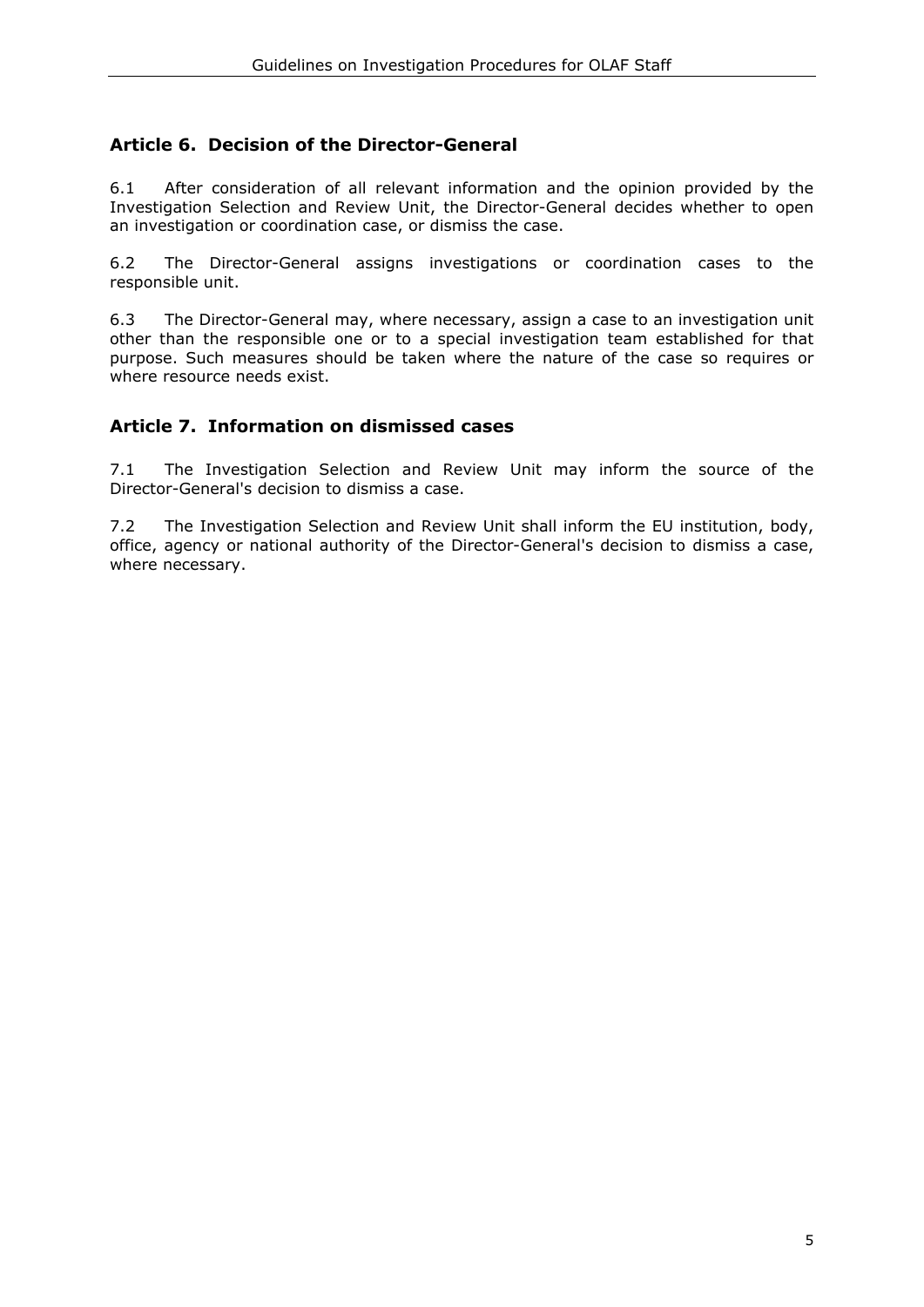# **CHAPTER II INVESTIGATION AND COORDINATION CASES**

## **Article 8. General**

8.1 The purpose of an investigation is to establish whether fraud, corruption or other illegal activity affecting the financial interests of the EU has occurred or whether there have been serious matters relating to the discharge of professional duties that constitute a dereliction of duties, liable to result in disciplinary or criminal proceedings, by Members, officials or other servants of the EU institutions, bodies, offices and agencies.

8.2 Where necessary, an investigation may concern both suspicions of fraud, corruption or other illegal activity affecting the financial interests of the EU as well as serious matters relating to the discharge of professional duties of Members, officials or other servants of the EU institutions, bodies, offices and agencies.

8.3 The purpose of a coordination case is to provide the Member States with assistance in the coordination of their investigations and other related activities for the protection of the EU financial interests.

8.4 Investigations shall be conducted continuously and without undue delay in order to enhance their efficiency and the effectiveness of Recommendations.

8.5 All information or evidence, whether inculpatory or exculpatory, gathered in the course of investigation or coordination cases, shall be collected and recorded in due and proper form. All evidence gathered should be relevant to the matter under investigation and collected for the purpose of the investigation.

8.6 All investigative actions must be conducted with full respect for the rights of persons involved including data protection and the procedural guarantees and rights applicable to OLAF investigations.

8.7 The confidentiality of the information collected shall be respected in the interests of those concerned and the integrity of the investigation. In particular, during the investigation the confidentiality of the identity of informants and whistleblowers shall be respected in so far as it would not be contrary to the interests of the investigation.

8.8 In the event that a potential conflict of interest arises at any time during a case the Director-General shall be informed immediately.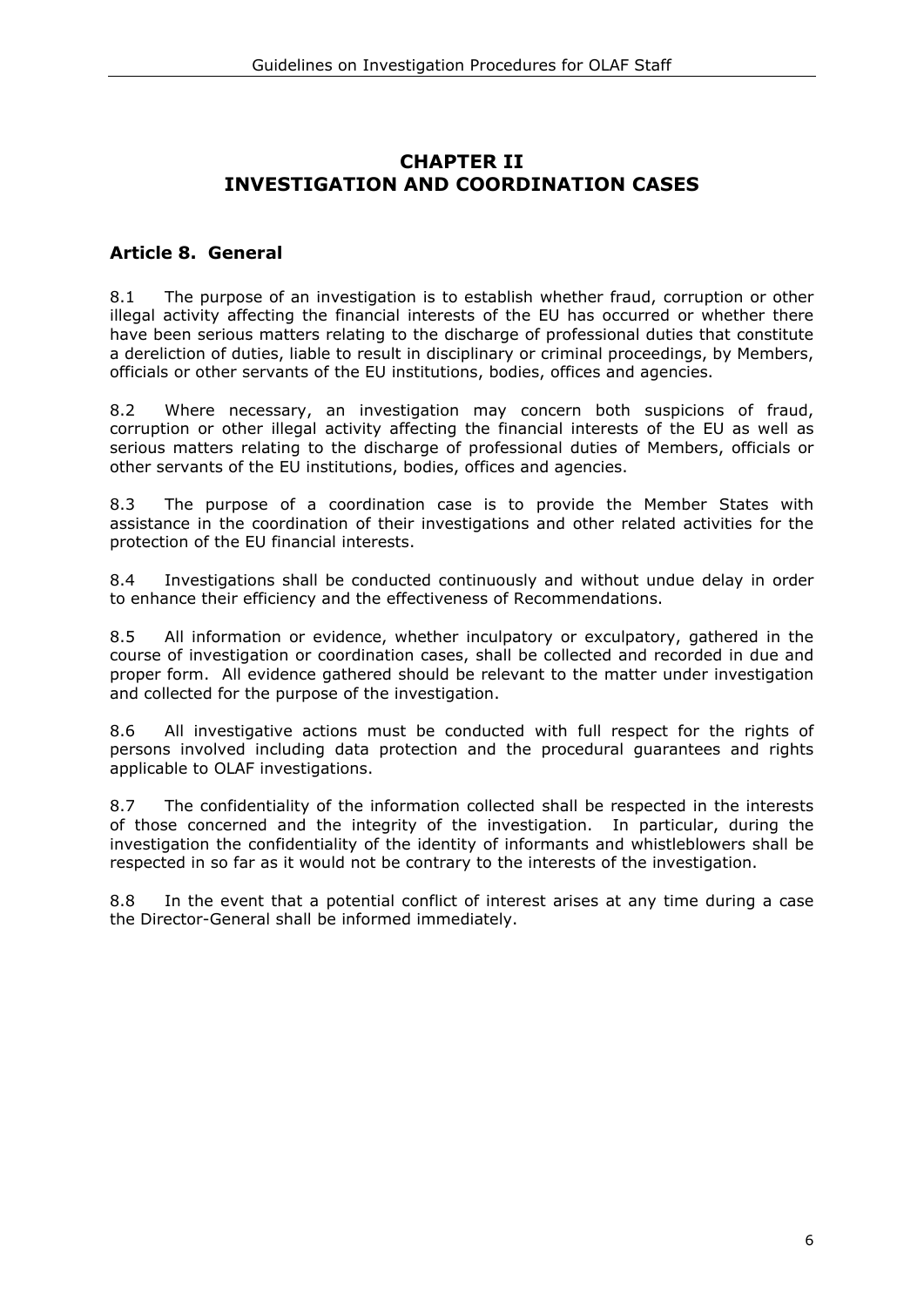# **Article 9. Preliminary Actions**

9.1 The investigation unit shall conduct a preliminary examination of the information collected or obtained during the selection process in order to establish what investigative or coordination activities are required.

9.2 The investigation unit shall inform Members, officials or other servants of the EU institutions, bodies, offices and agencies at the earliest opportunity of their possible implication in an open investigation. This notification shall be deferred where it would be harmful to the investigation to provide such information.

9.3 The investigation unit shall inform the EU institution, body, office or agency concerned as soon as it becomes apparent that Members, officials or other servants may be involved in an investigation. Where an investigation concerns a Member, President or high ranking office holder of an EU institution, body, office or agency, the notification of the EU institution, body, office or agency concerned should be made at the appropriate level or, where necessary to ensure confidentiality, by alternative channels. In exceptional cases the Director-General may decide to defer the notification to the EU institution, body, office or agency concerned.

9.4 The investigation unit shall, where necessary, inform the responsible EU institution, body, office or agency concerned of the Director-General's decision to open an investigation or coordination case.

9.5 The investigation unit should, where necessary, inform the source of the Director-General's decision to open an investigation or a coordination case.

9.6 The investigation unit shall, where necessary, involve the relevant investigative or judicial authorities concerned in the investigation.

9.7 Where the evidence available does not indicate the existence of a fraud, corruption or other illegal activity affecting the financial or other interests of the EU and/or serious matters relating to the discharge of professional duties and no further investigation action is required, a Final Report shall be prepared to enable the Director-General to decide on the closure of the investigation.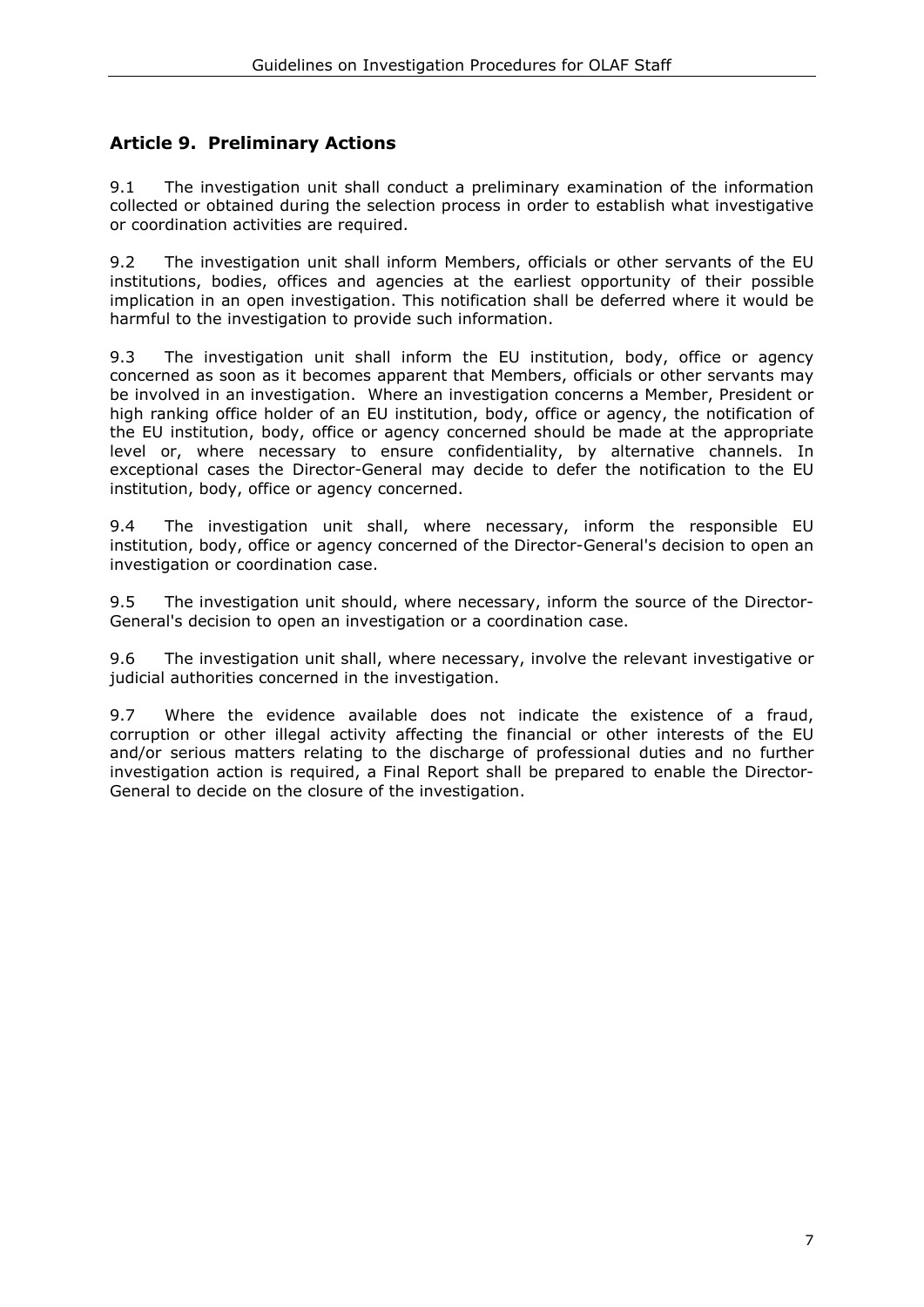# **Article 10. Coordination cases**

10.1 The investigation unit shall provide all necessary assistance to the administrative, police and judicial authorities of the Member States and cooperate with the national authorities in the coordination of their investigations and other related activities.

10.2 Within the framework of a coordination case, the investigation unit provides assistance and contributes to investigations carried out by competent national authorities. It facilitates the collection and exchange of evidence and ensures investigation synergy among the relevant competent authorities.

10.3 The investigation unit shall not conduct investigative activities in coordination cases. However, it shall provide all necessary assistance to the Member States in the conduct of their investigations by facilitating the:

- a. Collection of documents and information in any format which can be used as evidence
- b. Gathering of evidence in the framework of operational meetings
- c. Taking of statements from any person able to provide relevant information
- d. Taking of samples for scientific examination

10.4 Where it becomes necessary in the course of a coordination case for OLAF to convert the case into an investigation, the investigation unit shall submit a request for a decision on the reclassification of the case to the Investigation Selection and Review Unit. The Investigation Selection and Review Unit shall verify the proposed reclassification and provide an opinion to the Director-General, on the basis of which he makes a decision.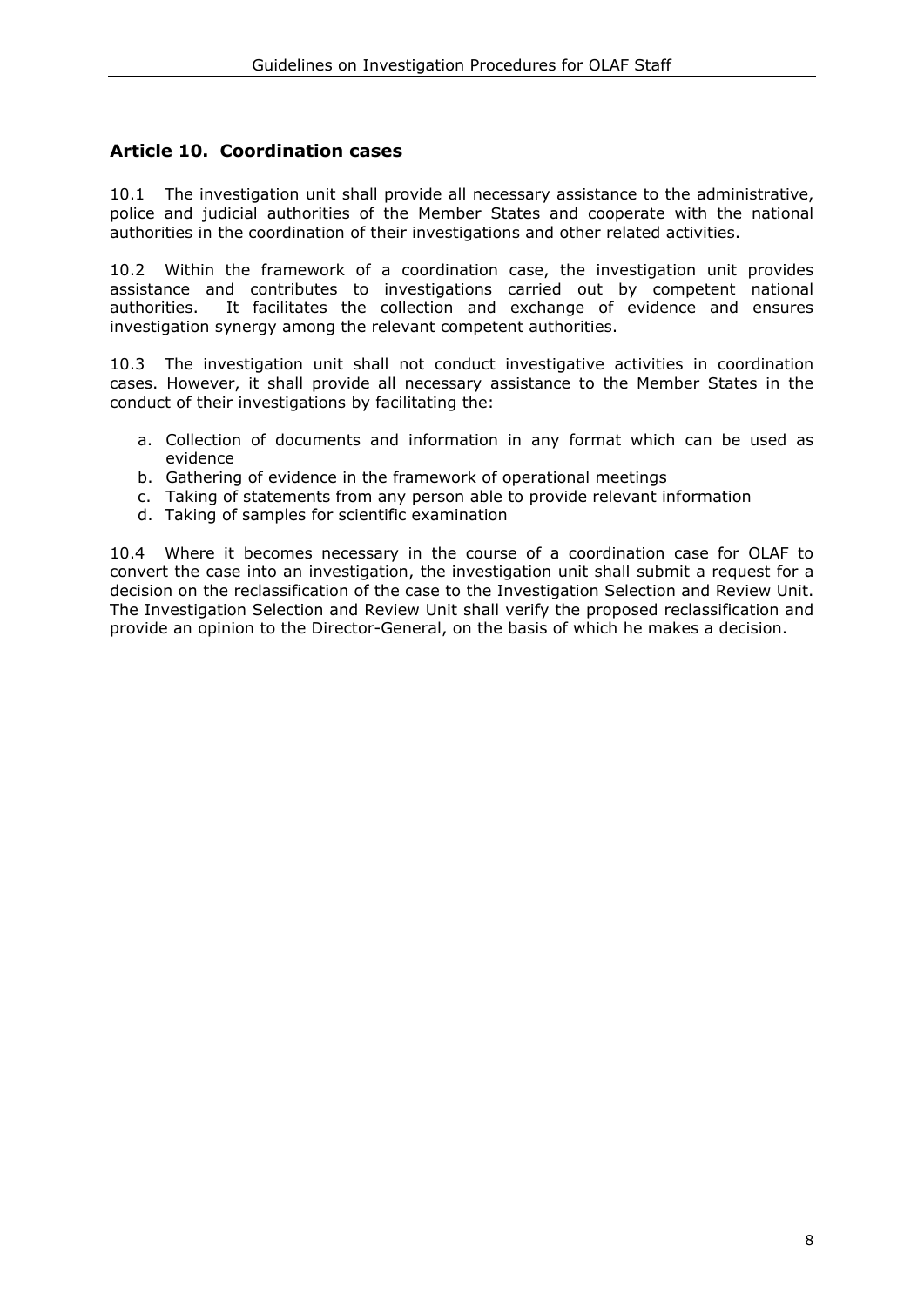# **Article 11. Investigation**

- 11.1 The investigation unit gathers evidence using *inter alia* the following means:
	- a. Collecting documents and information in any format which can be used as evidence
	- b. Gathering evidence in the framework of operational meetings
	- c. Taking statements from any person able to provide relevant information
	- d. Carrying out fact-finding missions in Member States
	- e. Taking samples for scientific examination
	- f. Conducting interviews with persons concerned or witnesses
	- g. Carrying out inspections of premises
	- h. Carrying out on-the-spot checks (Council Regulation (Euratom, EC) n° 2185/96)
	- i. Carrying out digital forensic operations
	- j. Carrying out investigative missions in third countries

11.2 Members of the investigation unit carry out the following investigative activities upon production of the Director-General's written act showing their identity and capacity, and the investigative activity they are authorised to carry out:

- a. Interviews with persons concerned and witnesses
- b. Inspections of premises
- c. On-the-spot checks
- d. Digital forensic operations
- e. Carrying out investigative missions in third countries

11.3 Where the investigation unit considers that precautionary administrative measures to protect the financial interests are needed, the EU institution, body, office or agency concerned shall be informed.

11.4 Where the investigation unit identifies the need for a flagging under the Early Warning System (EWS), it shall request the introduction of the flagging to the relevant OLAF policy unit.

11.5 The investigation unit shall prepare the necessary documentation to inform the Supervisory Committee on the duration of investigations, in accordance with Article 7(8) of Regulation (EU, Euratom) No 883/2013.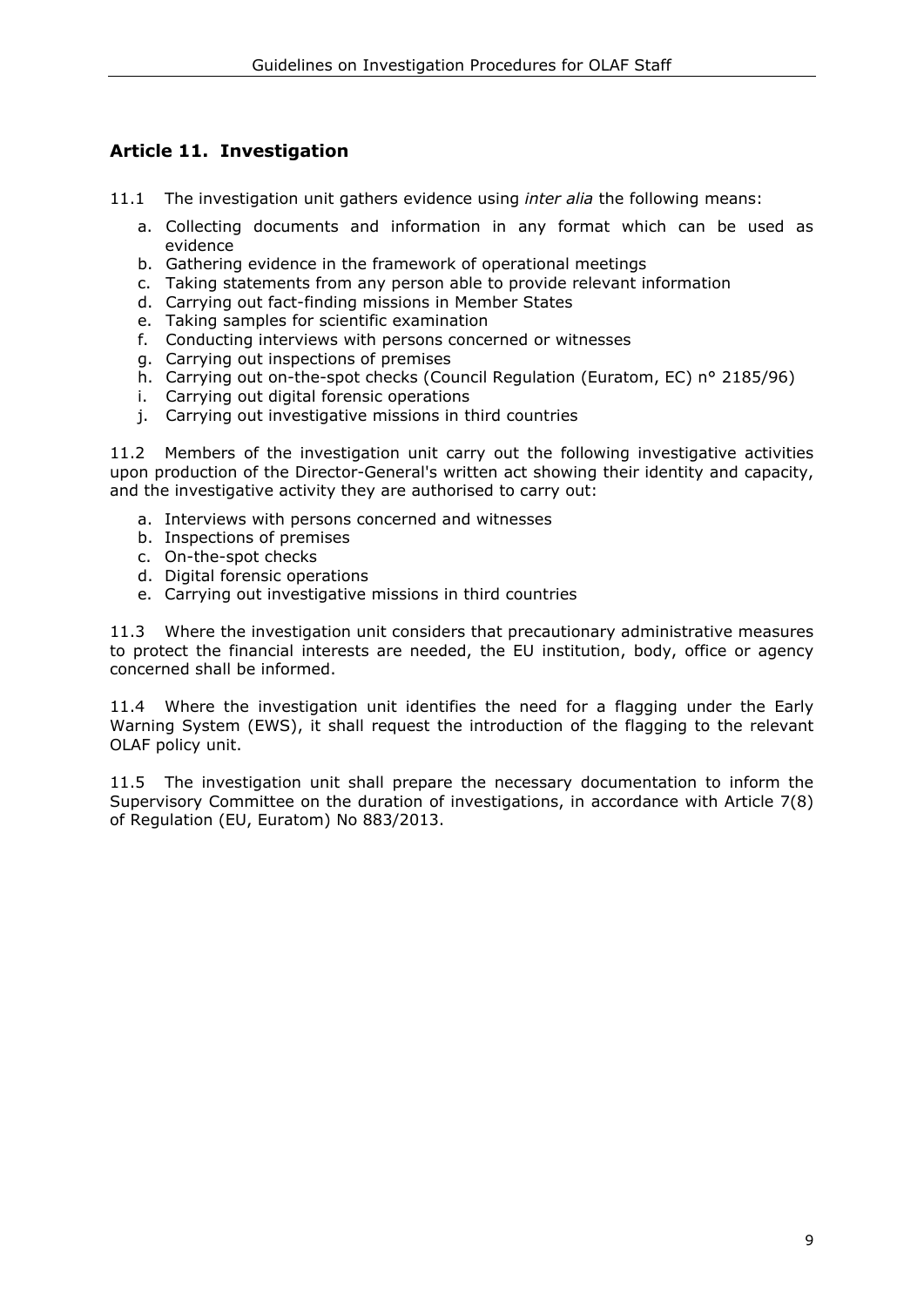# **Article 12. Legality check during the investigation**

12.1 Where the investigation unit envisages conducting an investigative activity which requires the Director-General's authorisation in accordance with Article 11.2, the investigation unit shall submit a request to conduct the proposed investigative activity to the Investigation Selection and Review Unit.

12.2 The Investigation Selection and Review Unit shall verify the legality, necessity and proportionality of the proposed investigative activity and shall provide an opinion to the Director-General on the basis of which he makes a decision.

12.3 Where the investigation unit envisages conducting an investigative activity outside the existing scope of the investigation, it shall submit a request to extend the scope of the investigation to the Investigation Selection and Review Unit. The Investigation Selection and Review Unit shall verify the legality and necessity of the proposed extension of the scope and provide an opinion to the Director-General on the basis of which he makes a decision.

12.4 Where the investigation unit proposes to split or merge a case, it shall submit a request to the Investigation Selection and Review Unit. The Investigation Selection and Review Unit shall verify the legality and necessity of the proposed splitting or merging of the case and provide an opinion to the Director-General on the basis of which he makes a decision.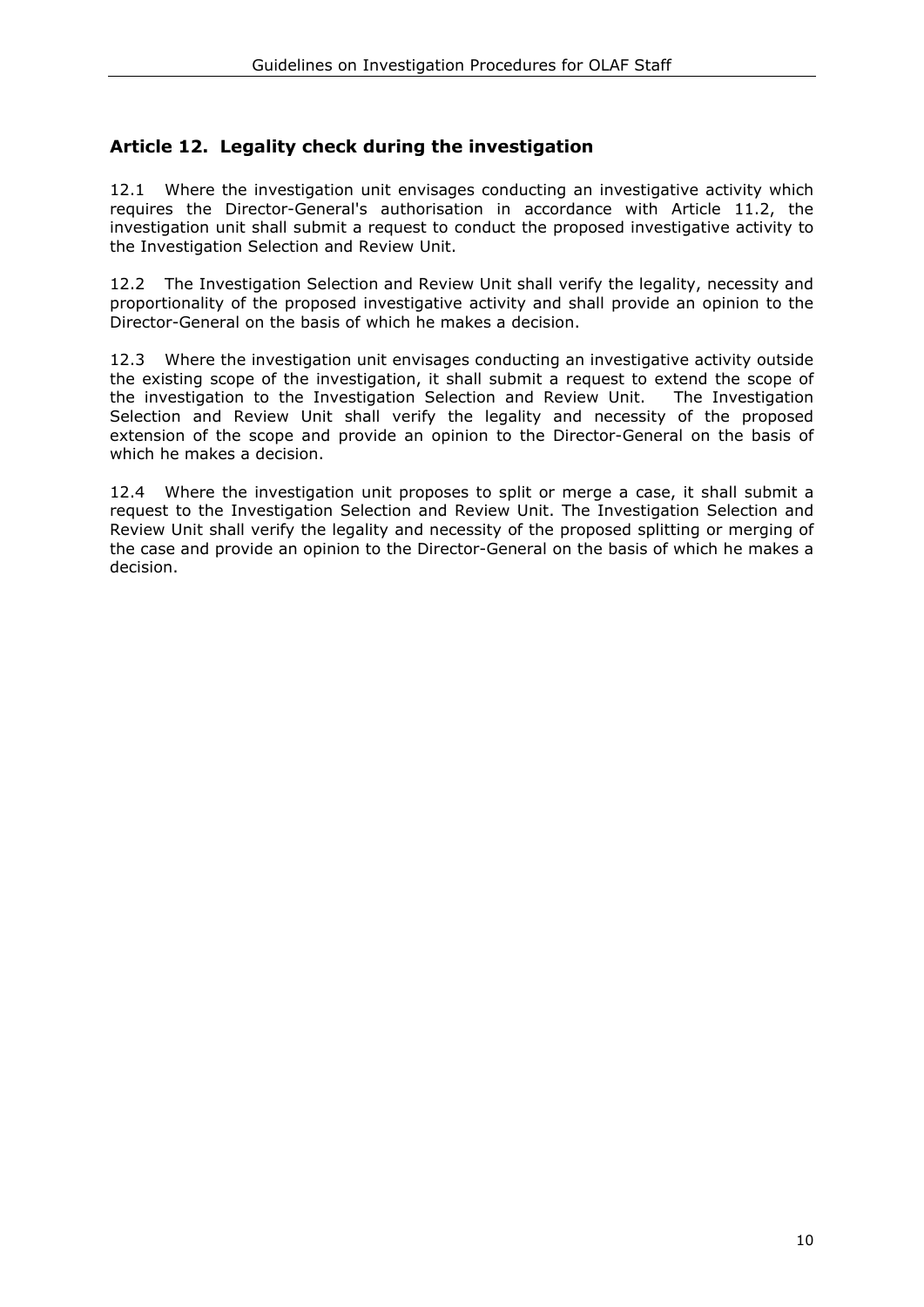# **Article 13. Inspections of EU premises**

13.1 The investigation unit may carry out inspections of the premises of the EU institutions, bodies, offices or agencies at any time during an investigation.

13.2 The investigation unit shall inform the Secretary-General or equivalent authority of the EU institution, body, office or agency concerned whenever it intends to conduct an inspection of its premises. The investigation unit shall submit the proposed notification to the Investigation Selection and Review Unit together with its request for authorisation for the proposed inspection.

13.3 Prior to conducting an inspection of premises the investigation unit shall, where necessary, inform the head of security of the EU institution, body, office or agency concerned and request his assistance.

13.4 The investigation unit shall conduct the inspection in the presence of the Member, official or servant of the EU institution, body, office or agency concerned. Where necessary, the inspection may be made in the absence of the Member, official or other servant concerned; in such cases, another member of staff or a member of the security of the EU institution, body, office or agency concerned shall be present.

13.5 During an inspection of premises, members of the investigation unit may access any information held by the EU institution, body, office or agency concerned, including *inter alia* copies of electronic data, copies of private documents (including medical records) where they may be relevant to the investigation. Original documents should be taken where there is a danger that they might be tampered with or removed.

13.6 Members of the investigation unit may request information from Members, officials or other servants of the EU institution, body, office or agency concerned in the course of an inspection.

13.7 Members of the investigation unit who are engaged in carrying out the inspection shall draw up a report of the activities undertaken during the inspection and shall ask the participants to countersign the report. Where necessary, copies of the report shall be provided to the participants. However, where it is in the interests of the investigation, copies of the inspection report should be provided at a later stage.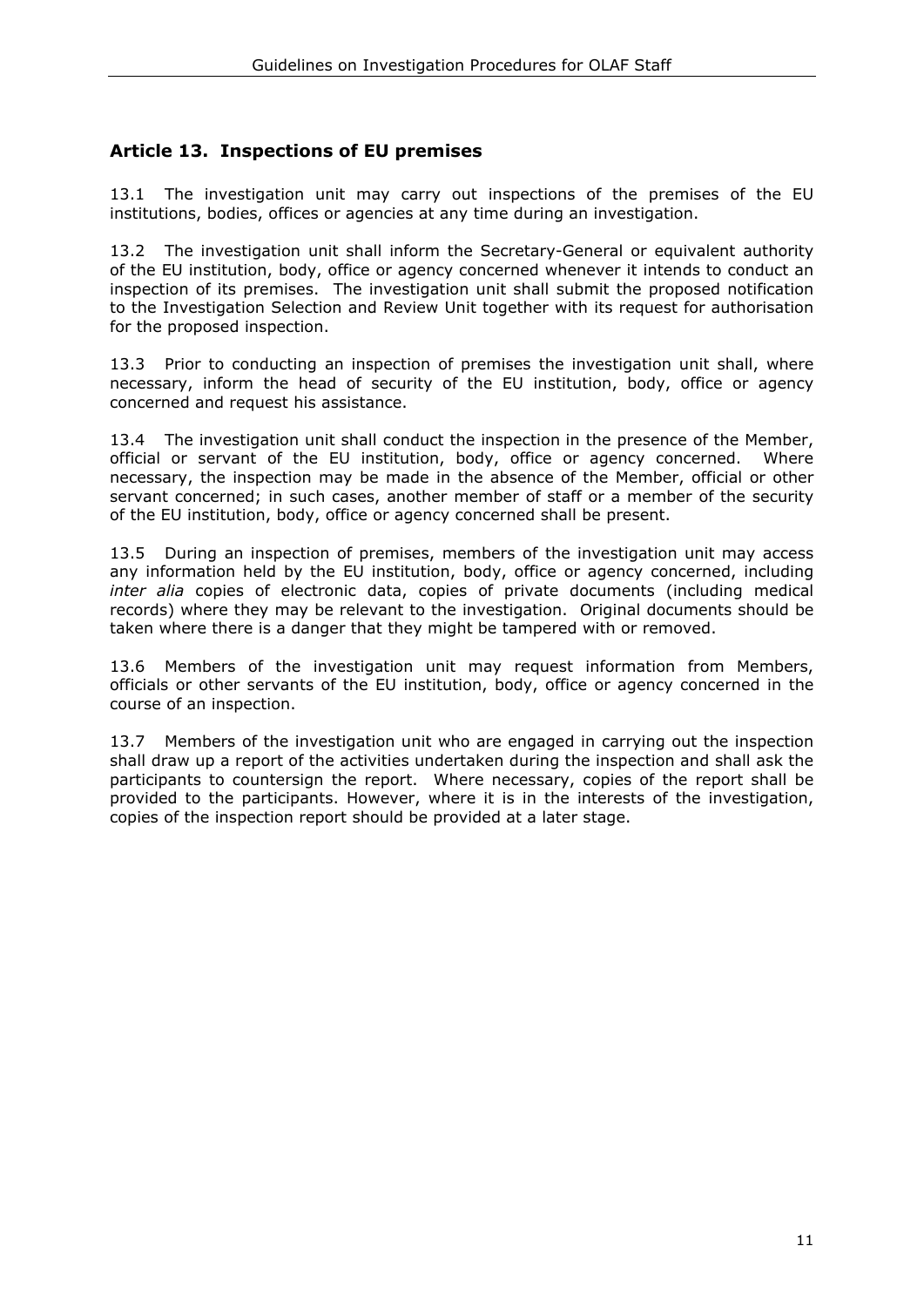# **Article 14. On-the-spot checks**

14.1 The national authority concerned shall be notified in good time of the on-the-spot check to be carried out and of the object, purpose and legal basis of the check. Where required by national legislation, the economic operator shall be notified of the on-thespot check to be carried out.

14.2 The on-the-spot check should be conducted with the cooperation of the competent national authority. Officials of the national authorities may participate in the on-the-spot check or it may be carried out jointly between OLAF and the competent national authority.

14.3 Where necessary, experts who are not OLAF staff may assist the members of the investigation unit carrying out on-the-spot checks. Such experts shall provide certification of expertise and be included in the written act referred to in Article 11.2 authorising them to assist in the on-the-spot check.

14.4 Members of the investigation unit carrying out the on-the-spot check shall ensure that they access the economic operator's premises and relevant evidence under the same conditions as the national authority's inspectors and in compliance with national legislation.

14.5 Members of the investigation unit may take statements from economic operators in the course of an on-the-spot check.

14.6 Members of the investigation unit carrying out the on-the-spot check shall draw up a report of the activities undertaken during the on-the-spot check. The participating national inspectors and economic operator concerned shall be asked to countersign the report. The report should include any fact or suspicion that has come to light during the on-the-spot check. The report shall be drawn up in accordance with the applicable national rules of the Member State concerned. Copies of the on-the-spot check report shall be provided to the national authority and, where necessary, to the economic operator concerned.

14.7 On-the-spot checks may be conducted on economic operators other than those directly concerned where it is strictly necessary to have access to relevant evidence held by them.

14.8 On-the-spot checks may be conducted on economic operators in third countries and on the premises of international organisations on the basis of legal provisions in force.

14.9 In investigations concerning Members, officials or other servants of the EU institutions, bodies, offices or agencies, on-the-spot checks may be conducted on economic operators where it is necessary to have access to relevant evidence held by them.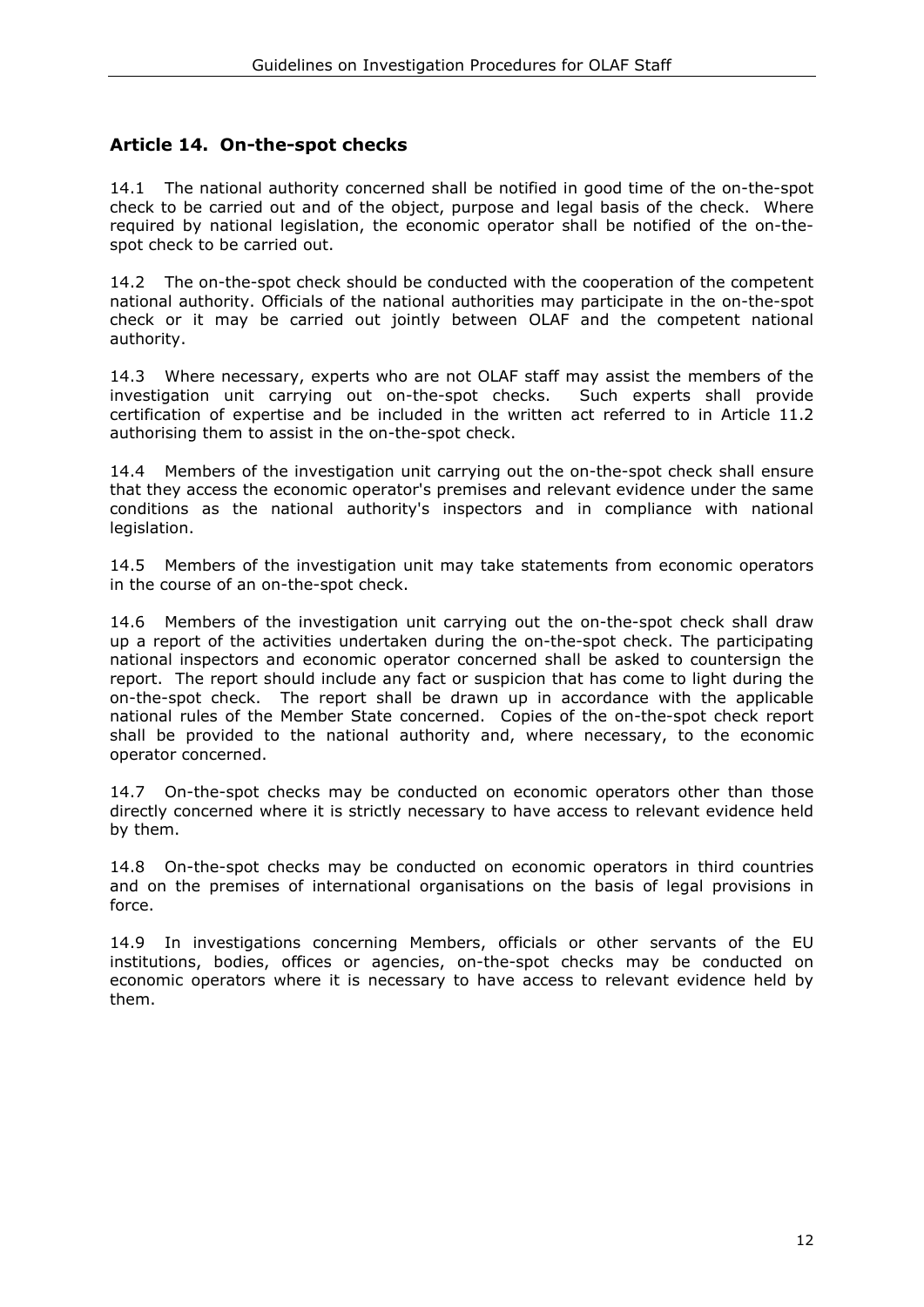## **Article 15. Digital forensic operations within inspections or on-the-spot checks**

15.1 Digital forensic operations may be carried out within the framework of inspections or on-the-spot checks in accordance with the principles of necessity and proportionality. Digital forensic operations conducted within the framework of on-the-spot checks, shall be carried out in compliance with national legal provisions.

15.2 Digital forensic operations should be preceded by the preliminary identification of the digital media concerned. OLAF digital forensic experts shall accompany the investigation unit and conduct the digital forensic operation. The digital forensic experts shall draw up a report of the digital forensic operations that shall be annexed to the report of the inspection or on-the-spot check. The participants in the digital forensic operation shall be asked to countersign the digital forensic operation report.

15.3 The digital forensic examination and analysis of the data collected during the digital forensic operation shall be limited to extracting data necessary and relevant to the investigation concerned.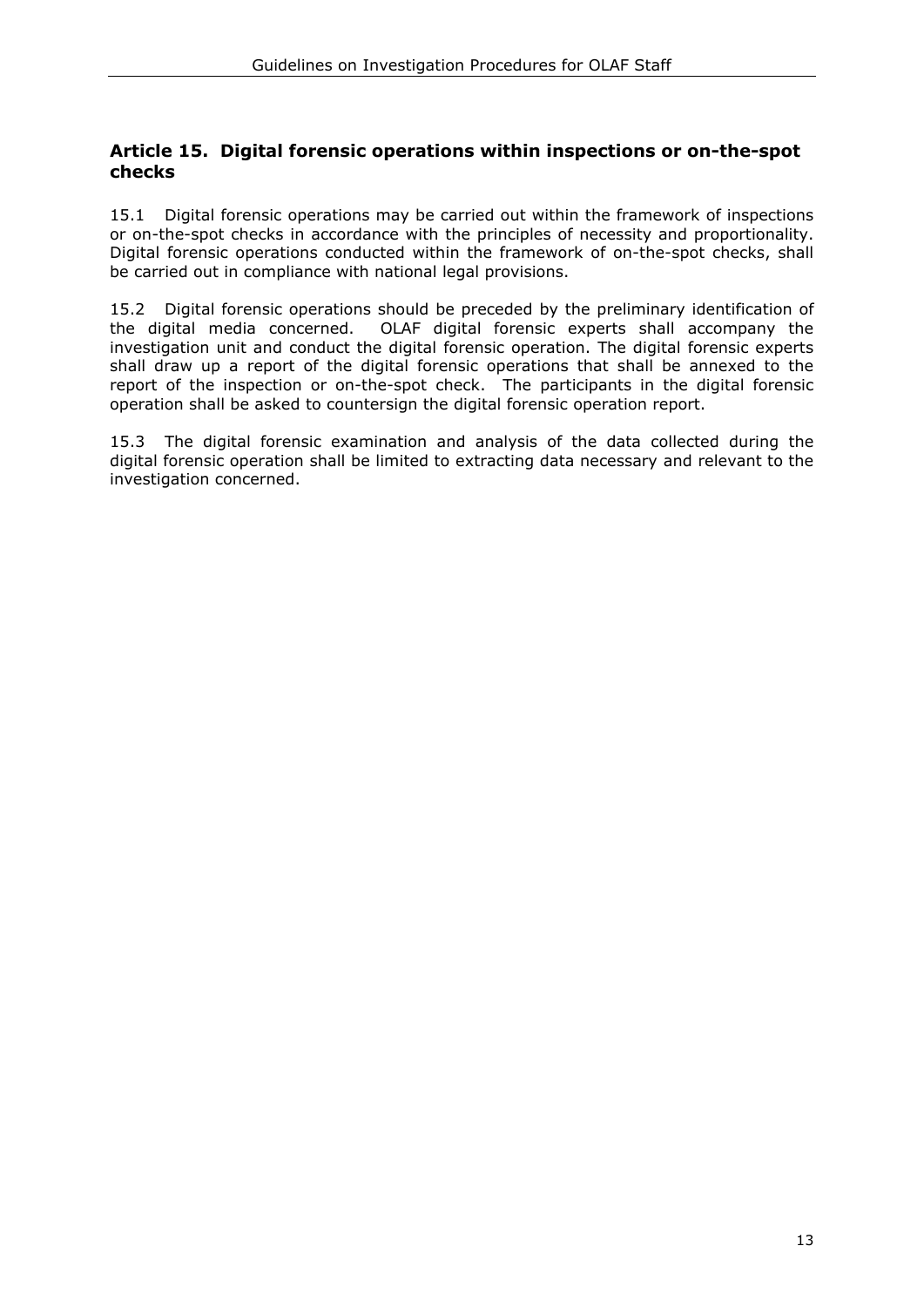# **Article 16. Interviews**

16.1 The investigation unit may interview a person concerned or a witness at any time during an investigation.

16.2 When a witness is interviewed, an invitation to the interview shall be sent in accordance with the notice periods set out in Regulation (EU, Euratom) No 883/2013. The investigation unit shall inform him of his right not to incriminate himself. He shall also be informed that he may use an official EU language of his choice. If the witness is an official or other servant of the EU, the investigation unit may conduct the interview in an official EU language of which the witness has a thorough knowledge. Officials or other servants should also be informed that they have a duty to cooperate with the OLAF investigation.

16.3 The investigation unit shall allow the witness to approve the record of the interview or make observations.

16.4 If during the course of an interview it becomes apparent that a witness is in fact a person concerned, the interview shall be ended. He shall be informed that he will be treated as a person concerned, informed of his rights and upon request he shall be provided with a copy of his past statements.

16.5 Where the investigation unit intends to interview a person concerned, an invitation to the interview shall be sent in accordance with the notice periods set out in Regulation (EU, Euratom) No 883/2013. The investigation unit shall inform the person concerned of his right not to incriminate himself and of his right to be assisted by a person of his choice. He shall also be informed that he may use an official EU language of his choice. If the person concerned is an official or other servant of the EU, the investigation unit may conduct the interview in an official EU language of which the person concerned has a thorough knowledge. Officials or other servants should also be informed that they have a duty to cooperate with the OLAF investigation.

16.6 Where a person concerned was previously interviewed as a witness, the investigation unit shall not use his past statements against him in any way.

16.7 The investigation unit shall allow the person concerned to approve the record of the interview or make observations, and shall give him a copy of the interview record. However, where it is in the interests of the investigation, the copy of the interview record may be provided at a later stage.

16.8 The investigation unit may decide in the interests of efficiency and proportionality, to conduct an interview by video conference.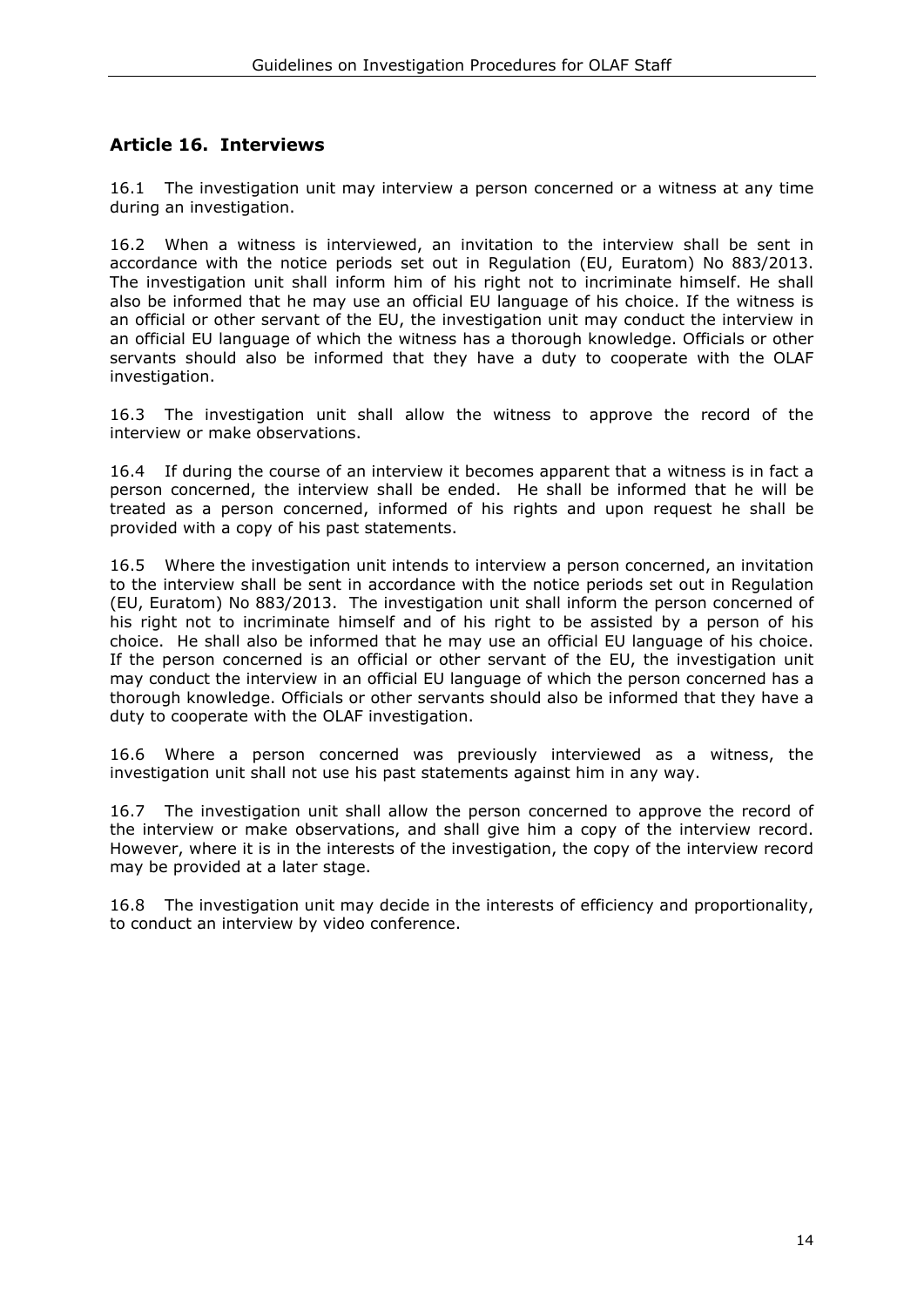# **Article 17. Investigative missions in third countries**

17.1 The investigation unit may conduct investigative missions in third countries when the evidence necessary to establish the existence of fraud, corruption or other illegal activity is not available in the Member States. Such investigative missions shall be conducted in accordance with all relevant legal provisions.

17.2 A mission in a third country may relate to fraud, corruption or other illegal activity in the following areas:

- a. Customs
- b. Traditional own resources
- c. Expenditure of EU funds
- d. Expenditure of EU funds through international organisations or financial institutions, or funds managed by an EU institution, body, office or agency

17.3 The investigative mission should be conducted with the agreement and cooperation of the competent authorities of the third country concerned.

17.4 Members of the investigation unit should, where necessary, take statements or conduct interviews with persons holding relevant information in the course of an investigative mission in a third country.

17.5 Members of the investigation unit who are engaged in carrying out the investigative mission shall draw up a report of the activities undertaken during the mission, a copy of which shall be provided to the participants.

17.6 Prior to investigative missions concerning customs or traditional own resources, the investigative unit should send an official communication to the Member States concerned informing them of the proposed investigative mission. Where necessary the Member States should be requested to provide information or data relating to the matter under investigation.

17.7 Investigative missions concerning customs or traditional own resources should include members of the investigative unit and officials of the Member States concerned. The needs of those Member States not participating in the investigative mission but having an interest in the matter under investigation, should also be addressed during the investigative mission.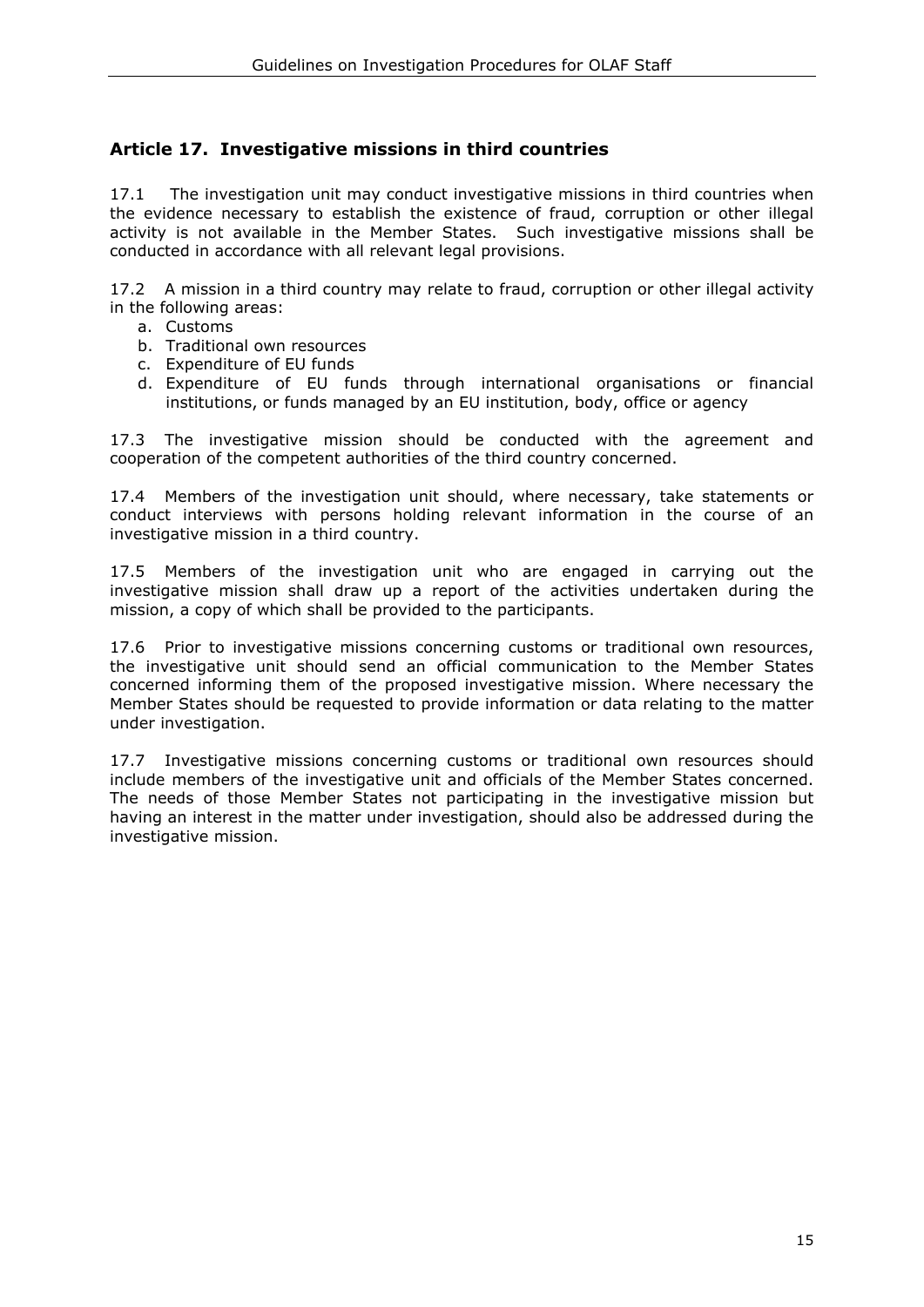## **Article 18. Opportunity to provide comments**

18.1 Once the investigation has been completed and prior to drawing conclusions referring by name to a person concerned, the investigation unit shall inform that person of facts concerning him and invite him to comment on those facts. These comments may be provided within the framework of an interview or in writing.

18.2 The invitation to the person concerned to comment shall be drawn up and sent in accordance with the conditions and notice periods set out in Regulation (EU, Euratom) No 883/2013.

18.3 Where it is necessary to preserve the confidentiality of the investigation or a national judicial proceeding, the right of the person concerned to comment on facts concerning him may be deferred. Where the person concerned is a Member, official or other servant of an EU institution, body, office or agency, the right to comment may be deferred in agreement with the Secretary-General or equivalent authority.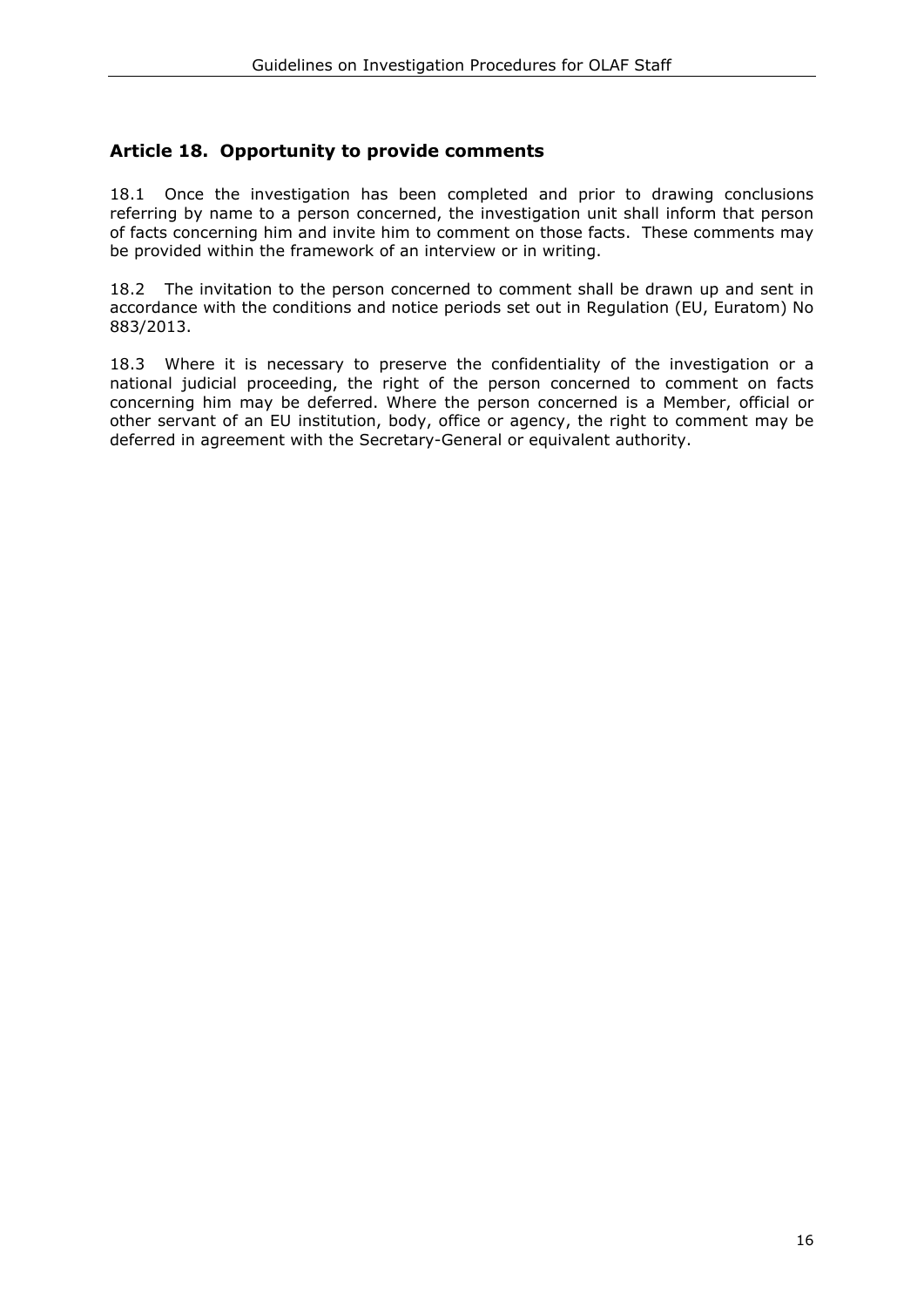# **Article 19. Final Report and proposed Recommendations**

19.1 The Final Report shall be drawn up when all activities have been completed and should include all findings and conclusions established in the course of an investigation and coordination case.

19.2 Final Reports shall set out the investigative activities carried out and the evidence gathered in the course of the investigation or the coordination activities and results in the framework of a coordination case. A legal analysis of the facts established and, where possible, a determination of the amounts to be recovered or prevented from being unduly spent shall be included. Final Reports shall also analyse the evidence collected and provide conclusions in relation to the existence or otherwise of the fraud, corruption or other illegal activity affecting the financial or other interests of the EU, and/or serious matters relating to the discharge of professional duties. Conclusions shall be based on an impartial and objective assessment of the entirety of the evidence collected.

19.3 Final Reports shall also set out the actions taken to ensure the respect of procedural guarantees (including data protection) and the rights of persons concerned, and shall detail any comments made by the person concerned in relation to facts concerning him.

19.4 Final Reports shall be approved and signed by the investigator in charge, the Head of Unit and the Director of the relevant investigation directorate.

19.5 The investigation directorate proposes that the Director-General make Recommendations on the basis of the findings and conclusions of the investigation or, where necessary, of the coordination case.

19.6 Where the investigation establishes that a criminal offence may have occurred in a Member State, the investigation directorate shall propose that the Director-General make Recommendations for action to be taken by the judicial authorities of the Member States.

19.7 Where the investigation establishes that a disciplinary offence may have occurred, the investigation directorate shall propose that the Director-General make Recommendations for disciplinary measures to be taken by the relevant EU institution, body, office or agency.

19.8 Where the investigation establishes an amount to be recovered or prevented from being unduly spent, the investigation directorate shall propose that the Director-General make Recommendations for action to be taken by the relevant EU institution, body, office, agency or competent authority of the Member State.

19.9 Where the investigation establishes the need for a case-related administrative action to be taken, the investigation directorate shall propose that the Director-General make Recommendations for administrative measures to be taken by the relevant EU institution, body, office or agency.

19.10 Where the investigation unit identifies weaknesses in management or control systems or in the legal framework, the investigation directorate shall inform the relevant OLAF policy unit who should where necessary draft proposals for action to be taken by the relevant EU institution, body, office or agency. Any such proposal shall be submitted by the policy directorate to the Investigation Selection and Review Unit for an opinion on the basis of which the Director-General makes a decision.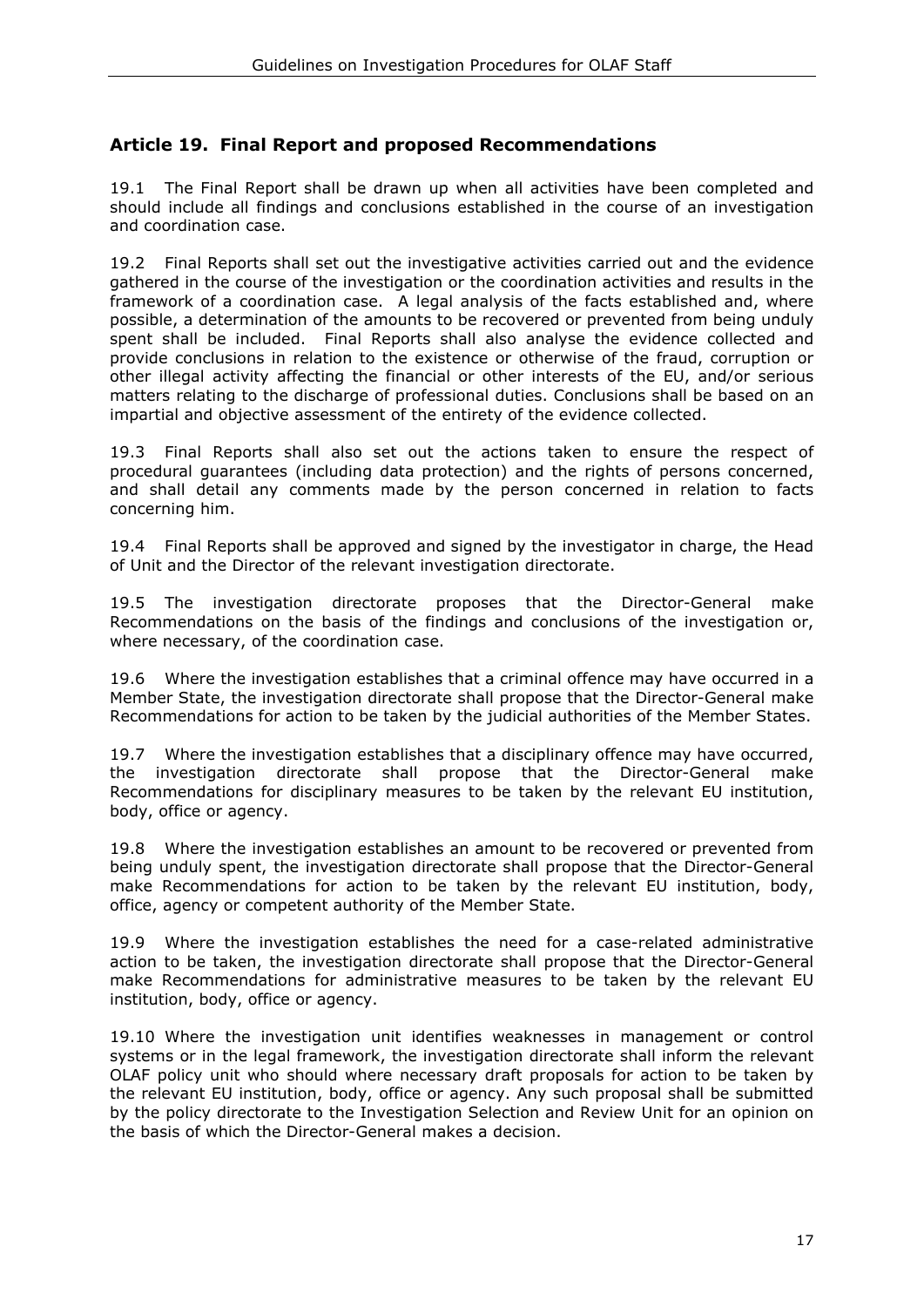# **CHAPTER III FINAL REVIEW AND CASE CLOSURE**

# **Article 20. General**

20.1 The Investigation Selection and Review Unit shall examine the Final Report together with the proposed Recommendations and case closure Decision in order to provide an opinion to the Director-General.

20.2 The purpose of the review is to ensure the legality, necessity and proportionality of the activities undertaken during investigation or coordination case and the respect of the rights of the persons concerned throughout the investigative procedure.

## **Article 21. Final review**

21.1 The investigation directorate shall submit the Final Report, proposed Recommendations and closure decision to the Investigation Selection and Review Unit for review, together with all necessary documentation including transmission notes and letters.

21.2 The Investigation Selection and Review Unit checks whether the investigation unit has complied with the legal requirements including the rights and procedural guarantees of the persons concerned, data protection requirements and reviews the legality, necessity and proportionality of the investigative activities undertaken. The Investigation Selection and Review Unit shall also check whether the proposed Recommendations and case closure decision are justified in line with the findings of the investigation or coordination case.

21.3 The Investigation Selection and Review Unit shall provide an opinion on the Final Report, proposed Recommendations and case closure decision, on the basis of which the Director-General makes a decision.

21.4 Prior to issuing a negative opinion on the Final Report, proposed Recommendations and/or case closure decision, the Investigation Selection and Review Unit shall provide the investigation directorate with an opportunity to reconsider the documents submitted.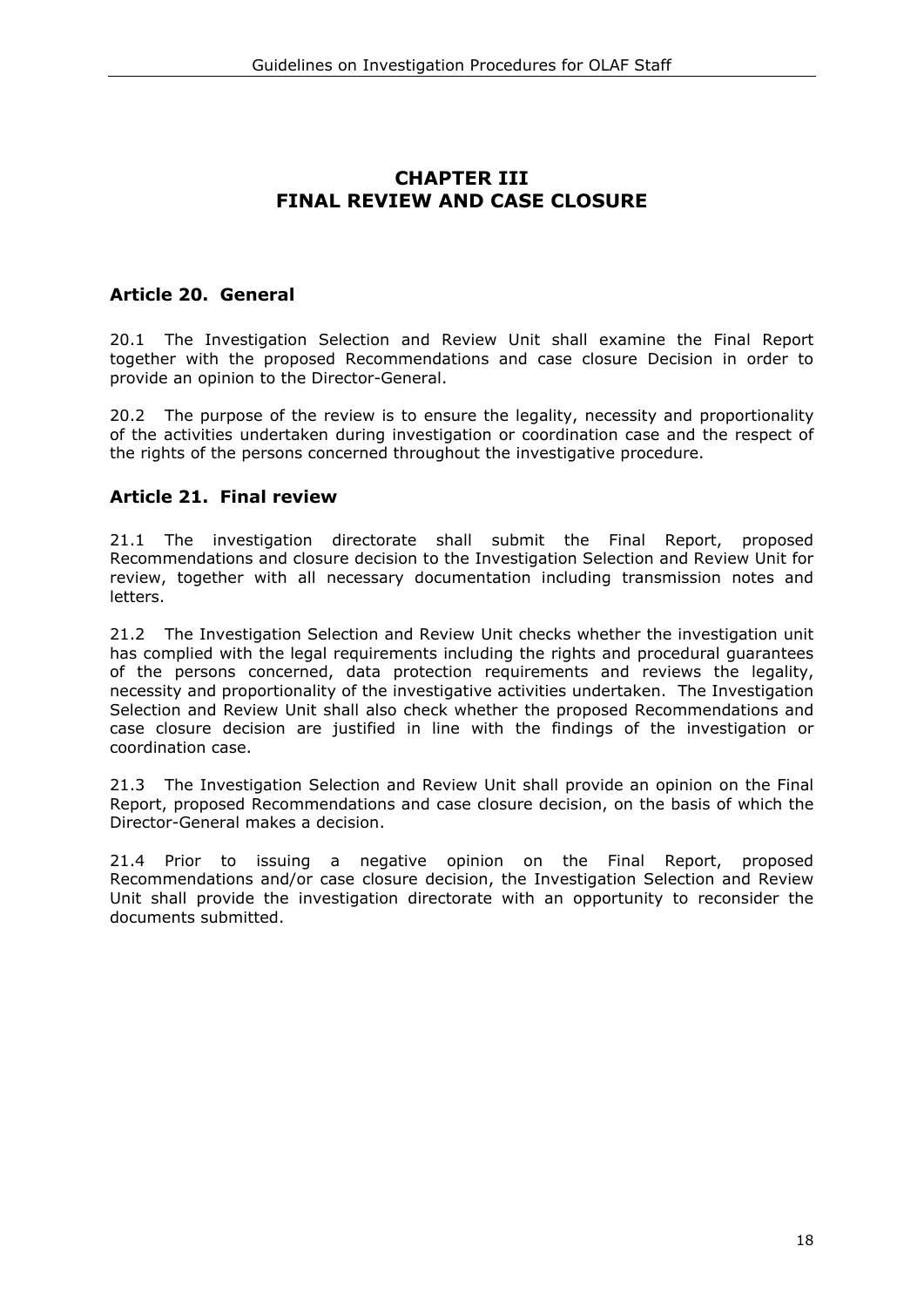# **Article 22. Case closure Decision and Recommendations**

22.1 An investigation or coordination case shall only be closed by decision of the Director-General.

22.2 On the basis of the findings of an investigation or, where necessary coordination case, the Director-General may make Recommendations for action to be taken by EU institutions, bodies, offices, agencies or by Member States.

22.3 The Director-General may request that the responsible EU institution, body, office, agency or competent authority report within a given timeframe on the actions taken to implement the Recommendations and the final outcome of any judicial, disciplinary or financial action.

22.4 Where necessary, the Director-General may provide information on the results of the OLAF investigation to international organisations or a third country authority.

## **Article 23. Information and Transmission requirements**

23.1 The investigation unit shall inform the person concerned within 10 working days of the Director-General's decision to close a case in which no evidence has been found against the person concerned. In all other cases, the investigation unit should inform the person concerned, where necessary, of the Director-General's decision to close the case.

23.2 The investigation unit should inform the source, where necessary, of the Director-General's decision to close the case.

23.3 Where the Director-General has closed an investigation or coordination case, the investigation unit shall transmit the Final Report together with Recommendations if any, to the responsible EU institution, body, office or agency concerned.

23.4 Where the Director-General has closed an investigation or a coordination case with Recommendations, the investigation unit shall transmit the Final Report and Recommendations, to the competent judicial or other national authority, or competent international organisation.

23.5 Where the Director-General has closed an investigation or a coordination case without Recommendations, the investigation unit shall, where necessary, transmit the Final Report to the competent judicial or other national authority, or competent international organisation.

23.6 The investigation unit shall prepare the necessary documents to inform the Supervisory Committee of transmissions of case-related information to the national judicial authorities of the Member States.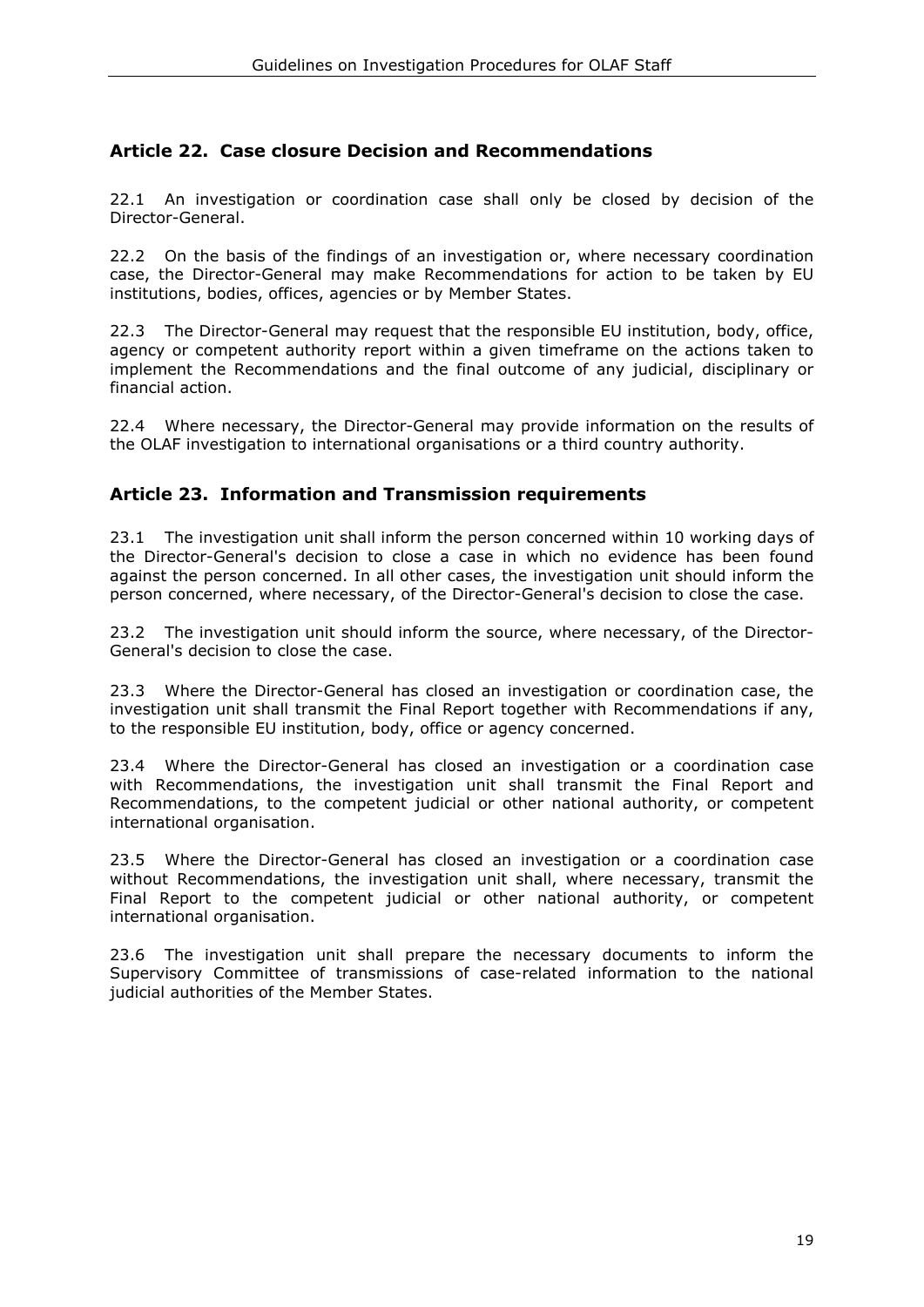# **CHAPTER IV MONITORING AND ASSISTANCE**

# **Article 24. General**

24.1 During the monitoring phase the investigation unit shall, upon request, provide all necessary assistance to the competent authorities.

24.2 During the monitoring phase, the investigation unit shall follow the progress of the implementation of Recommendations and record the outcome of actions taken by the competent authorities resulting from Recommendations.

## **Article 25. Assistance to competent authorities**

25.1 The investigation unit shall, on request, give all necessary assistance to the EU institutions, bodies, offices, agencies or Member States in relation to actions taken following Recommendations, including by providing:

- a. specific documents mentioned in the Final Report but not included in the transmission of the report
- b. any further information requested for implementation of Recommendations, where necessary
- c. the authorisation for OLAF staff to appear as witnesses in legal proceedings or assist in obtaining the authorisation for officials of other EU institutions, bodies, offices or agencies to appear as witnesses
- d. assistance in obtaining the waiver of the immunities under the Protocol on privileges and immunities in cases where competent national authorities have initiated criminal proceedings concerning acts of officials of EU institutions, bodies, offices or agencies , performed in their official capacity
- e. expert advice where requested by the Member States

25.2 Where a request for assistance concerns recovery of EU funds or actions preventing such funds from being unduly spent, the investigation unit represents OLAF in administrative procedures with the European Commission services (including contradictory procedures, clearance of accounts procedures, REM/REC applications and write-off requests).

25.3 Where a request for assistance concerns judicial or disciplinary actions resulting from Recommendations, the investigation unit assists in the waiving of immunities, provision of legal advice and translations.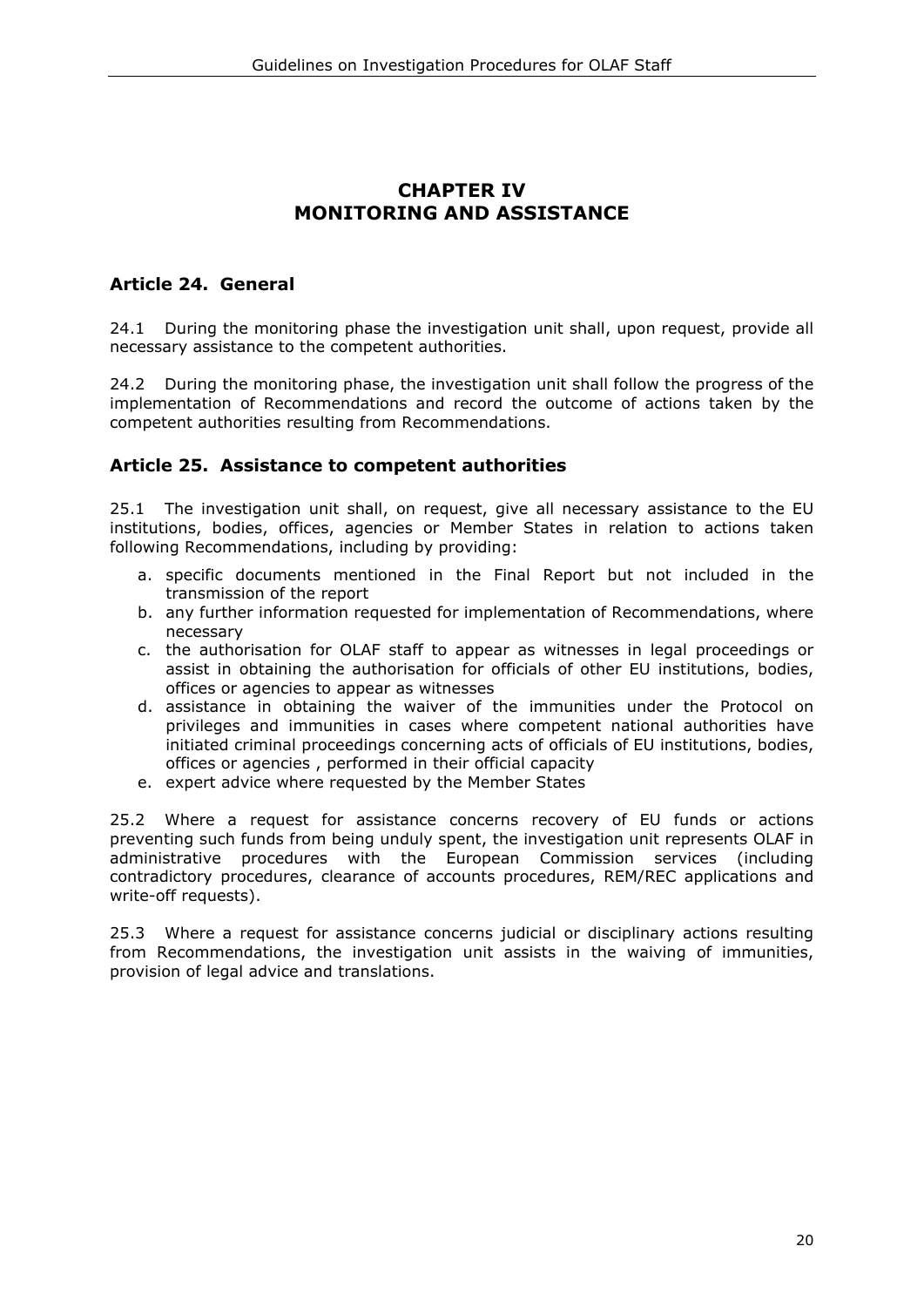## **Article 26. Monitoring the Implementation of Recommendations**

26.1 The investigation unit shall monitor the implementation of Recommendations of a judicial, disciplinary and financial nature made to EU institutions, bodies, offices, agencies and to Member States on an annual basis.

26.2 The investigation unit may request information from the EU institution, body, office, agency or Member State concerning actions taken in respect of Recommendations made.

26.3 The investigation unit may consult the information systems in which EU institutions, bodies, offices, agencies and Member States record actions taken in respect of Recommendations made.

26.4 The investigation unit shall monitor the need to maintain the deferral of information to data subjects and where necessary provide the required notifications.

# **Article 27. Recording of financial, judicial and disciplinary results**

27.1 The investigation unit shall record actions taken in respect of Recommendations made, their progress and any results thereof in OLAF's case management system.

27.2 The investigation unit shall, where necessary, inform the EU institutions, bodies, offices or agencies of the final outcome of national judicial proceedings and inform the responsible OLAF policy unit for the purposes of the EWS.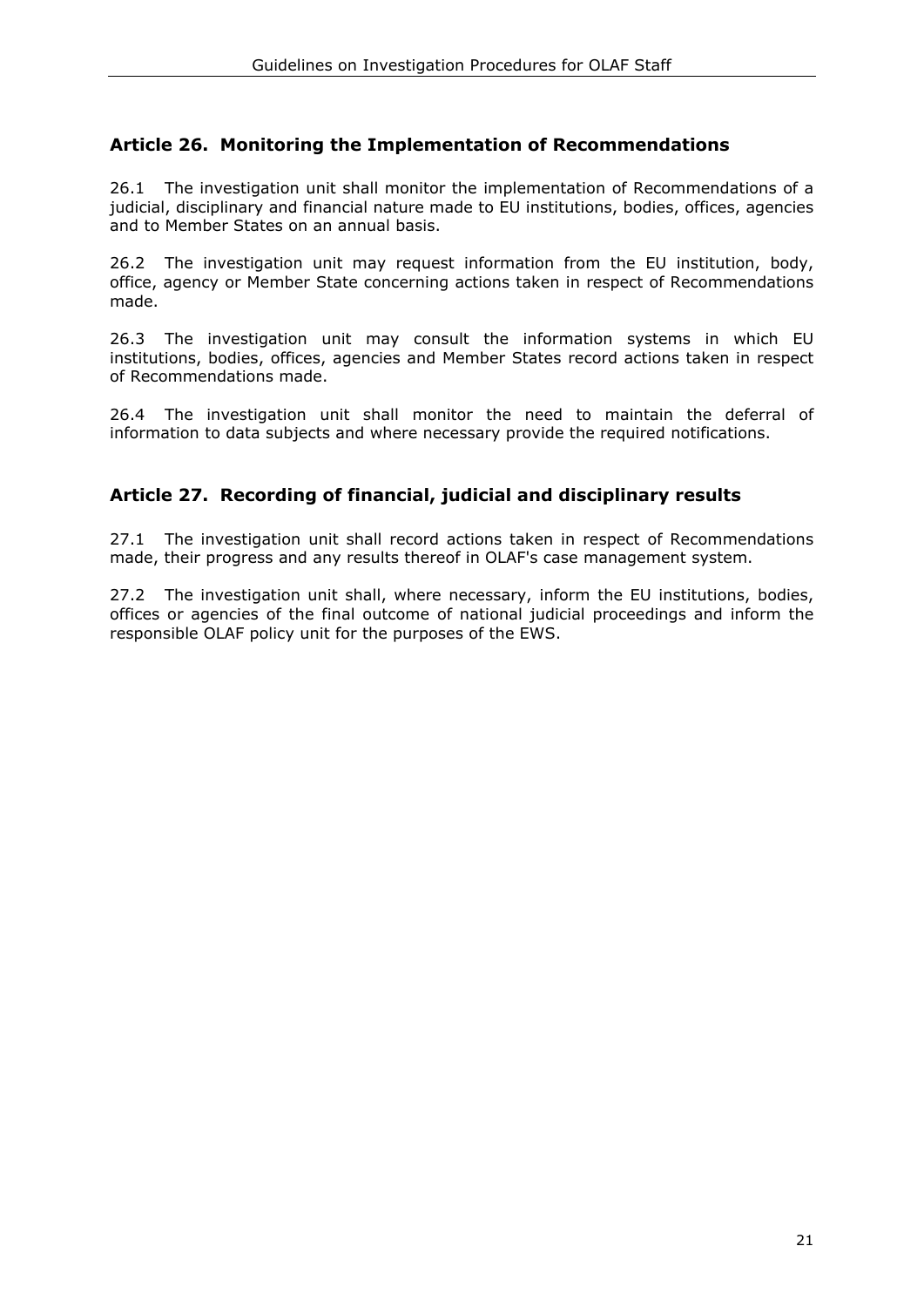# **CHAPTER V ENTRY INTO FORCE**

# **Article 28.**

28.1 These Guidelines on Investigation Procedures for OLAF Staff replace the OLAF Instructions to Staff on Investigative Procedures which entered into force on 1 February 2012.

28.2 These Guidelines on Investigation Procedures for OLAF Staff enter into force on 01 October 2013.

18 September 2013

Brussels, Giovanni KESSLER OLAF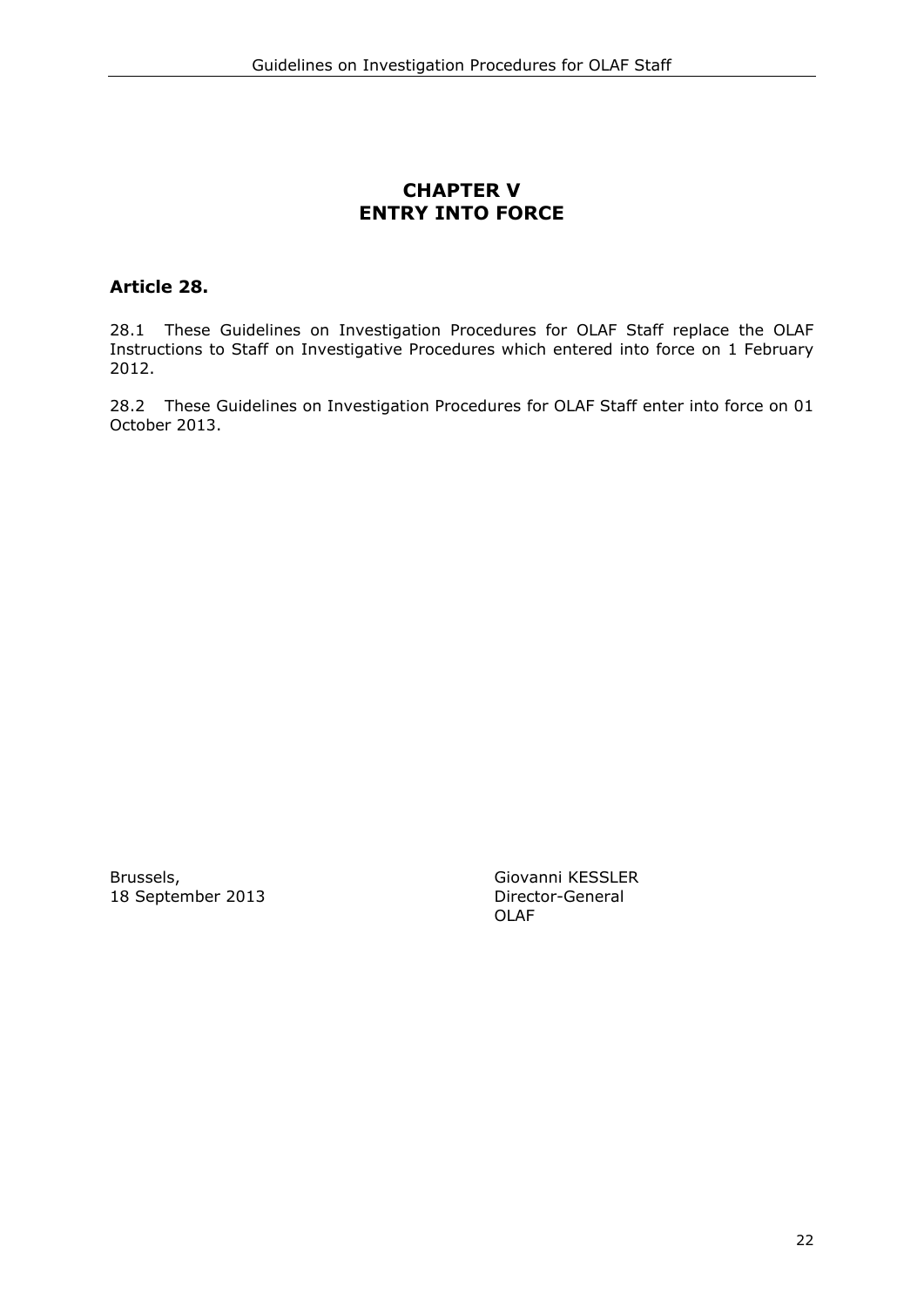# **GLOSSARY**

## **Authorisation [Art 12]**

The authorisation is the permission granted by the Director-General to members of the investigation unit or other member of OLAF staff or expert to allow them to carry out or assist in the investigative activities listed in Article 11.2.

## **Authority [Work form]**

The authority is the written act by which the Director-General empowers the members of the investigation unit or other member of OLAF staff or expert to carry out or assist in the investigative activities listed in Article 11.2. The members of the investigation unit or other member of OLAF staff or expert shall produce the authority when carrying out or assisting in such investigative activities.

## **Amounts to be recovered [Art 19]**

The amount to be recovered is any EU expenditure identified during an investigation or coordination case as having been unduly spent which is to be retrieved from beneficiaries, national managing authorities or paying agencies (by direct recovery, offsetting, deduction, decommitment, programme closure, clearance of accounts, etc). The amount to be recovered is also the amount of traditional own resources identified during an investigation or coordination case as having been evaded and which is to be recovered from economic operators or charged to the Member States resulting from their negligence or lack of due diligence.

## **Amounts prevented from being unduly spent [Art 19]**

These amounts include any EU expenditure identified during investigation or coordination cases which were prevented from being unduly spent.

## **Case [Art 1]**

A case is the framework within which information of possible investigative interest is treated by OLAF; including the selection and investigation of such information, and the monitoring of implementation of Recommendations concerning such information. All cases treated by OLAF are allocated an OLAF case number (OF number).

## **Conflict of interest [Art 8]**

Art 11a Staff Regulations of officials of the European Communities.

#### **Dismissed case [Art 5/7]**

A dismissed case is a case in which the Director-General has made a decision that the information of possible investigative interest does not meet the criteria for the opening of an investigation or coordination case.

#### **Evidence [Art 8-11/14/17/14/23]**

Evidence is anything that is relevant to the facts under investigation. Evidence is collected during an investigation in order to establish facts and can be inculpatory or exculpatory. Evidence includes *inter alia* information, documents, reports, records, statements, images, digital forensic and scientific analysis.

#### **Extension of the scope of a case [Art 12]**

An extension of the scope of a case is a decision by the Director-General authorising investigation activities to be undertaken which fall outside the opening decision of the investigation or coordination case.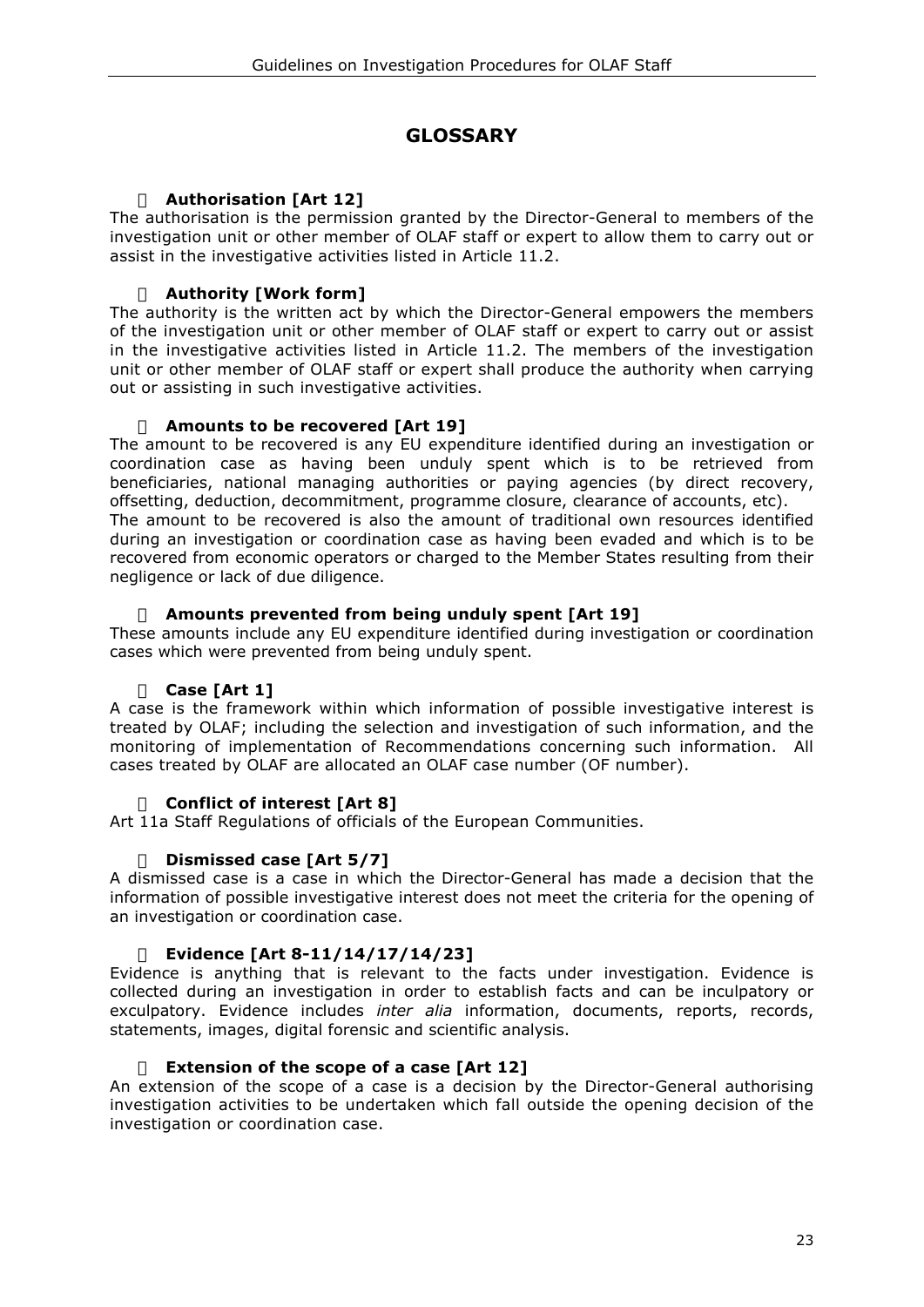## **Fact-finding mission [Art 5/11]**

Fact-finding missions are missions conducted by OLAF in the Member States, in order to collect information or evidence, which do not require the involvement of the competent authorities of the Member States or the investigative powers of OLAF.

## **Flagging[Art 11]**

Commission Decision on the Early Warning System for the use of authorising officers of the Commission and the executive agencies.

## **Informant [Art 8]**

An informant is a natural person who provides information of possible investigative interest to OLAF.

## **Information of possible investigative interest [Art 1]**

Information of possible investigative interest is all information received by OLAF or information gathered on OLAF's own initiative, that could be considered for the opening of an investigation or coordination case and which shall be submitted to the selection procedure for analysis.

#### **Interviews[Art 16]**

An interview is a formal dialogue with a person concerned or a witness in order to obtain evidence relevant to an investigation and which is always duly recorded.

#### **Investigative Policy Priorities (IPP) [Art 5]**

Investigative Policy Priorities (IPP) are adopted on an annual basis by the Director-General within the context of the Annual Management Plan and set out the policy criteria for the opening of investigations or coordination cases.

#### **Legal provisions [Art 17]**

Legal provisions refer to the applicable legal rules or arrangements under which OLAF carries out its investigative activities. Legal provisions cover all relevant EU Treaties and legislation including Regulations, Decisions, Interinstitutional Agreements and Agreements entered into with third countries including those which containing provisions on cooperation and mutual administrative assistance. Legal provisions also include relevant administrative arrangements entered into with competent authorities in third countries, international organisations or contracting parties; as well as those with the competent authorities of the Member States, EU institutions, bodies, offices or agencies.

#### **Opinion [Art 5/12/20/21]**

An opinion is an advice on case-related matters provided by the Investigation Selection and Review Unit to the Director-General.

#### **On-the-spot check [Art 11/14/15]**

Council Regulation (Euratom, EC) No 2185/96.

#### **Recommendation [Art 19-27]**

Recommendations are proposals made by the Director-General for action to be taken by relevant EU institutions, bodies, offices, agencies or competent authority of Member States, on the basis of the findings of the OLAF investigation or coordination case.